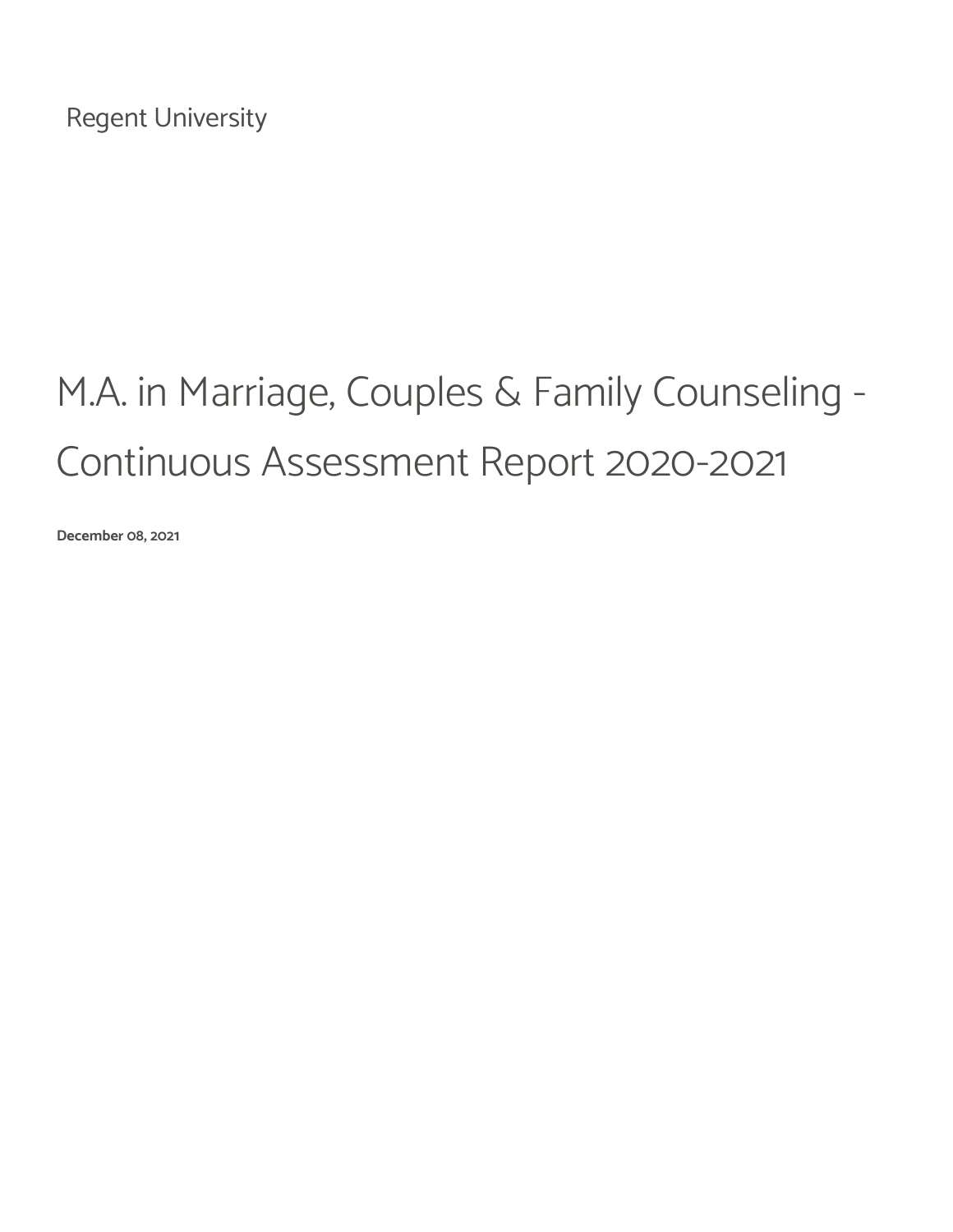## Table of Contents

M.A. in Marriage, Couples & Family Counseling - Continuous Assessment Report 2020-2021

### MA in Marriage, Couples, and Family Counseling 2020-2021

| Purpose Statement <b>Statement Statement Statement Construction Construction Construction C</b>                                                                                                                                     |  |
|-------------------------------------------------------------------------------------------------------------------------------------------------------------------------------------------------------------------------------------|--|
| 1 Quality Curriculum                                                                                                                                                                                                                |  |
|                                                                                                                                                                                                                                     |  |
|                                                                                                                                                                                                                                     |  |
| 1.3 Knowledge of Human Growth and Development (1999) 1.3 Knowledge of Human G                                                                                                                                                       |  |
|                                                                                                                                                                                                                                     |  |
|                                                                                                                                                                                                                                     |  |
| 1.6 Knowledge of Approaches to Assessment and Evaluation <b>Suppromotion</b> 12, 12                                                                                                                                                 |  |
| 1.7 Research Methods and Statistical Analysis <b>Analysis</b> 2008 12:00 12:00 14:00 14:00 14:00 14:00 14:00 14:00 14:00 14:00 14:00 14:00 14:00 14:00 14:00 14:00 14:00 14:00 14:00 14:00 14:00 14:00 15:00 16:00 16:00 16:00 16:0 |  |
|                                                                                                                                                                                                                                     |  |
|                                                                                                                                                                                                                                     |  |
| 2.1 Maturity and Self-Awareness <b>State and Self-Awareness</b> and the state of the state of the state of the state of the state of the state of the state of the state of the state of the state of the state of the state of the |  |
| 20. 2.2 Incorporation of Spiritual/Religious Counseling Strategies/Techniques                                                                                                                                                       |  |
| 3 Competent Students 3 22                                                                                                                                                                                                           |  |
| 3.1 Clinical Assessment Skills <b>Supposes Contains and Containers and Contains and Security 22</b>                                                                                                                                 |  |
| 3.2 Culturally Responsive Counseling and Advocacy <b>Manual Action Contains 194.</b> 24.                                                                                                                                            |  |
|                                                                                                                                                                                                                                     |  |
|                                                                                                                                                                                                                                     |  |
|                                                                                                                                                                                                                                     |  |
|                                                                                                                                                                                                                                     |  |
|                                                                                                                                                                                                                                     |  |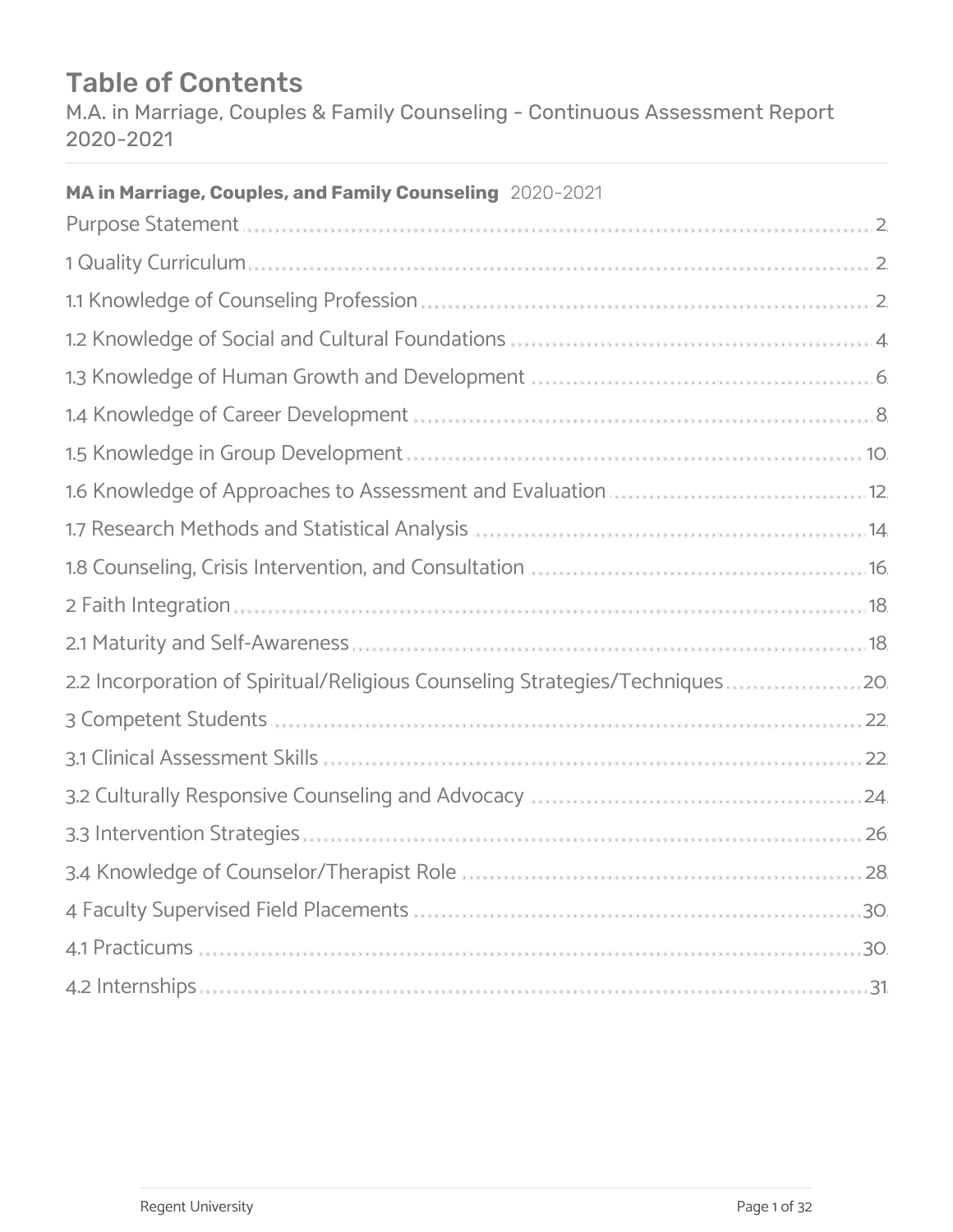## MA in Marriage, Couples, and Family Counseling 2020-2021

Completed 4 GOALS 16 OUTCOMES 30 MEASURES 30 TARGETS 30 FINDINGS 0 ATTACHMENTS

### Purpose Statement

The mission of the Counseling Department is to provide training in professional counseling, leadership, advocacy, and research with the integration of biblical principles consistent with professional standards of practice.

## <mark>1 Goals</mark><br>1 Quality Curriculum

To deliver the high-quality education required by the Council for Accreditation of Counseling and Related Educational Programs (CACREP).

1.1 Outcomes/Objectives<br>Knowledge of Counseling Profession

Students will demonstrate knowledge about the profession of counseling including history, organizational structures, ethics, standards and credentialing.

1.1.1 **Assessment**<br>Common Core Rubric – Dimension 1 Students will take COUN 500: Orientation to the Counseling Profession in their first semester. In this course, students will complete the following graded assignments: Licensure/Certification Packet, Interview Project, Integrative Topic Paper, Exams, and Discussion Board Posts. At the end of the semester, after completion of these assignments, the instructor will assess the student on the Common Core Rubric – Dimension 1. This Dimension assesses students' knowledge about the profession of counseling. OVERVIEW DESCRIPTION OF THIS ASSESSMENT (1. WHAT IS BEING MEASURED; 2. WHO IS BEING MEASURED; 3. WHEN WILL THIS TAKE PLACE?) 1. This rubric measures student knowledge about the profession of counseling. 2. All

counseling students enrolled in COUN 500. 3. At the end of the fall or spring semester.

SOURCE OF EVIDENCE

Rubric Scored Assignments - Academic Direct

1.1.1.1 Targets 80% of students will score a 3 or better on a 4 point scale on the common core rubric dimension 1. Met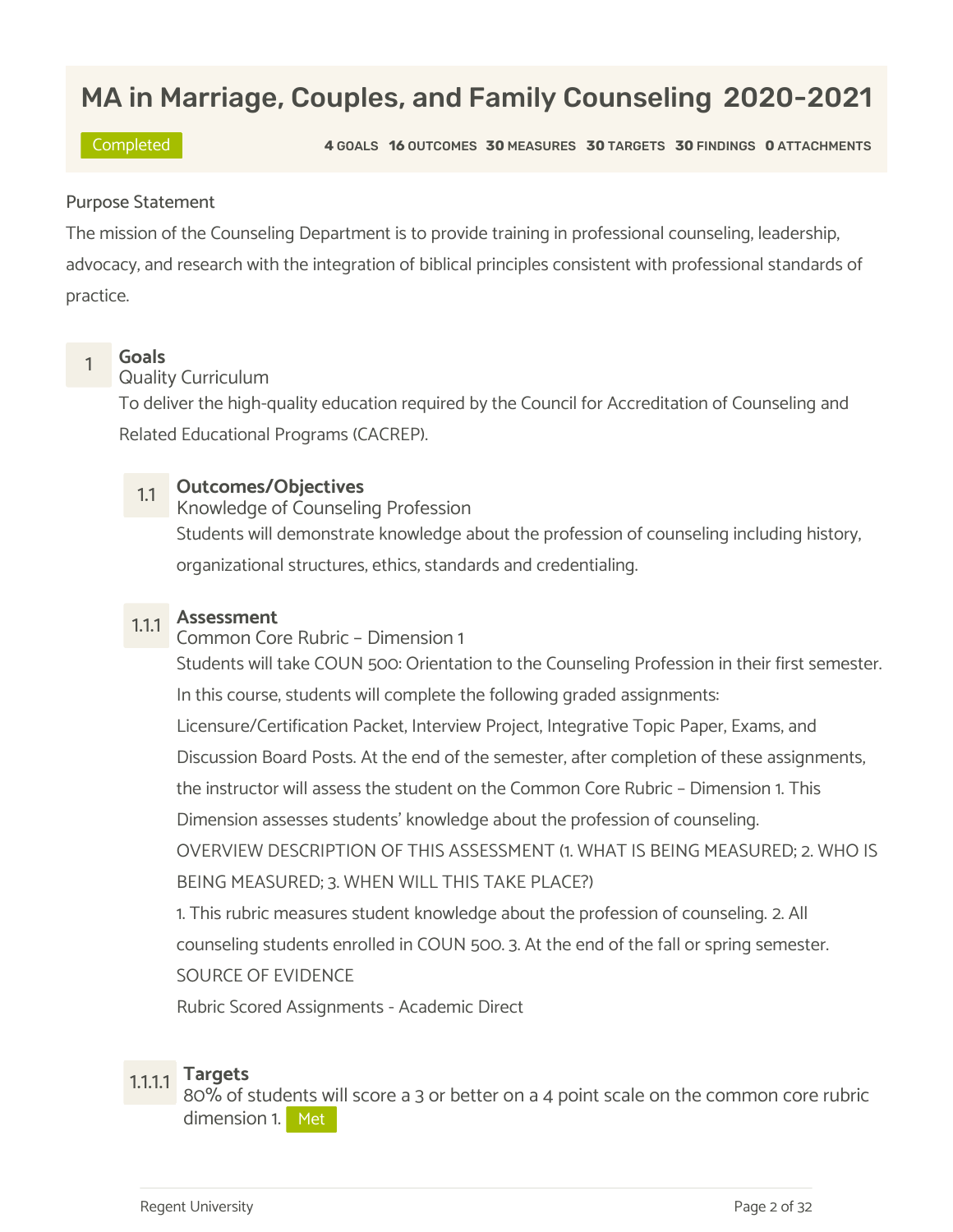| <b>TARGET</b>                            | 80%                                             |
|------------------------------------------|-------------------------------------------------|
| <b>FINDINGS</b>                          | 88%                                             |
| <b>ANALYSIS OF</b><br><b>FINDINGS</b>    | 88% of MCFC students exceeded or met this goal. |
| <b>IMPROVEMENT</b><br><b>TYPE</b>        | Academic                                        |
| <b>IMPROVEMENT</b><br><b>DESCRIPTION</b> | No Improvements Deemed Necessary                |
| <b>IMPROVEMENT</b>                       |                                                 |

1.1.2 Assessment Counselor Preparation Comprehensive Evaluation - Professional Orientation and Ethics Content Area

The CPCE covers the eight CACREP (Council for the Accreditation of Counseling and Related Educational Programs) common-core areas that represent the foundational knowledge required of all entry-level counselor education graduates: Professional Counseling Orientation and Ethical Practice; Social and Cultural Diversity; Human Growth and Development; Career Development; Counseling and Helping Relationships; Group Counseling and Group Work; Assessment and Testing; and Research and Program Evaluation.

OVERVIEW DESCRIPTION OF THIS ASSESSMENT (1. WHAT IS BEING MEASURED; 2. WHO IS BEING MEASURED; 3. WHEN WILL THIS TAKE PLACE?)

1. This test measures student competence in foundational knowledge in counseling around the 8 common-core areas identified by CACREP. For this student learning outcome the subscore on the Professional Orientation and Ethics Content area will be assessed. 2. All counseling students are required to pass this exam as a requirement for graduation. 3. Counseling students will take the CPCE once they complete 30 semester hours. The test can be taken in the spring or fall.

SOURCE OF EVIDENCE

Comprehensives - Academic Direct

1.1.2.1 Targets<br>80 percent of students will score at or higher than the established passing score on their initial attempt. Met

 $\mu_{\rm{R1}}$  and  $\mu_{\rm{S0}}$  and  $\mu_{\rm{S0}}$  and  $\mu_{\rm{S1}}$  and  $\mu_{\rm{S1}}$  and  $\mu_{\rm{S1}}$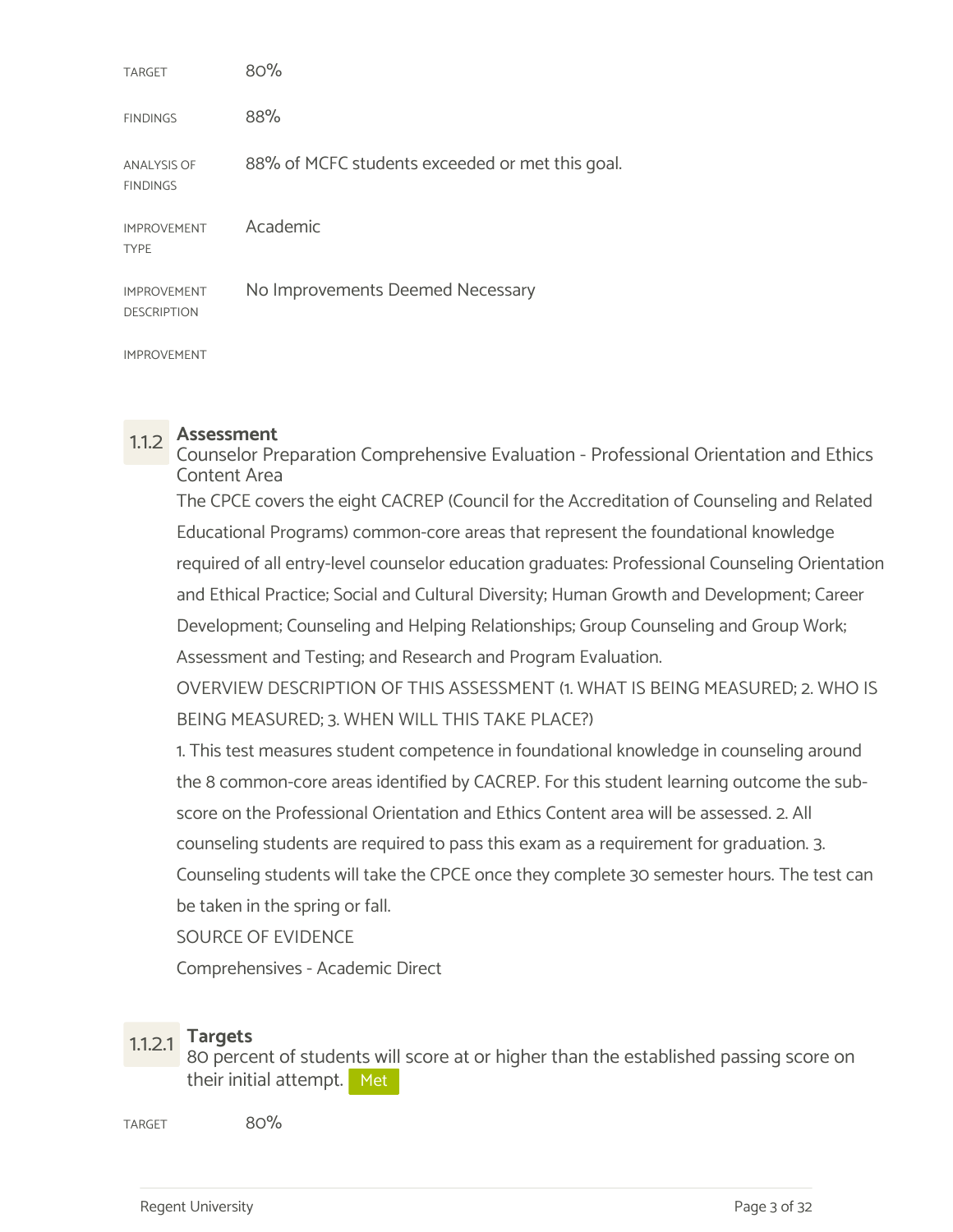| <b>FINDINGS</b>                          | 100%                                            |
|------------------------------------------|-------------------------------------------------|
| <b>ANALYSIS OF</b><br><b>FINDINGS</b>    | All MCFC students passed this area of the CPCE. |
| <b>IMPROVEMENT</b><br><b>TYPE</b>        | Academic                                        |
| <b>IMPROVEMENT</b><br><b>DESCRIPTION</b> | No Improvements Deemed Necessary                |
| <b>IMPROVEMENT</b>                       |                                                 |

1.2 Outcomes/Objectives<br>Knowledge of Social and Cultural Foundations Students will demonstrate knowledge of social and cultural foundations to be effective in a multicultural and diverse society.

| <b>Action Plan</b>   |                  |                    |               |  |
|----------------------|------------------|--------------------|---------------|--|
| <b>Budget Source</b> | Amount<br>\$0.00 | Due<br>no due date | <b>Status</b> |  |
|                      |                  | set                |               |  |

## 1.2.1 Assessment

### Common Core Rubric – Dimension 2

Students will take COUN 570: Multicultural Counseling. In this course, students will complete the following graded assignments: Cultural immersion and reaction paper, Cultural background paper, Religious/faith diversity experience, and Discussion board posts. At the end of the semester, after completion of these assignments, the instructor will assess the student on the Common Core Rubric – Dimension 2. This Dimension assesses students' knowledge of social and cultural foundations in counseling.

OVERVIEW DESCRIPTION OF THIS ASSESSMENT (1. WHAT IS BEING MEASURED; 2. WHO IS BEING MEASURED; 3. WHEN WILL THIS TAKE PLACE?)

1. This rubric measures student knowledge around social and cultural foundations in

counseling. 2. All counseling students enrolled in COUN 570. 3. At the end of the fall, spring, or summer semester.

SOURCE OF EVIDENCE

Rubric Scored Assignments - Academic Direct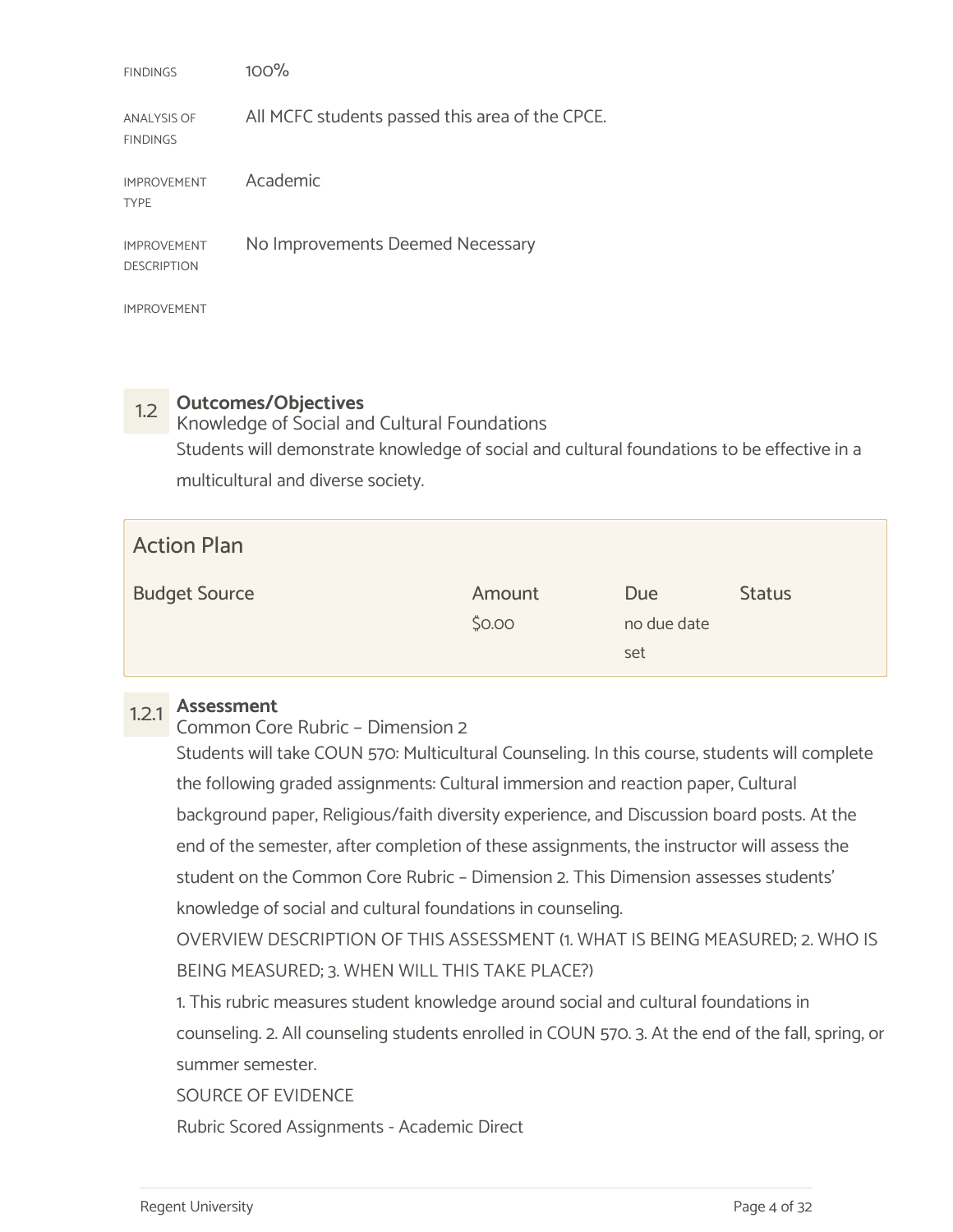1.2.1.1 Targets<br>80% of students will score a 3 or better on a 4 point scale on the common core rubric dimension 2. Met

| <b>TARGET</b>                            | 80%                                                                                                                                      |
|------------------------------------------|------------------------------------------------------------------------------------------------------------------------------------------|
| <b>FINDINGS</b>                          | 100%                                                                                                                                     |
| <b>ANALYSIS OF</b><br><b>FINDINGS</b>    | 100% of MCFC students scored 3 or higher. Previous modifications seemingly<br>resulted in better overall outcomes on Common Core Rubric. |
| <b>IMPROVEMENT</b><br><b>TYPE</b>        | Academic                                                                                                                                 |
| <b>IMPROVEMENT</b><br><b>DESCRIPTION</b> | No Improvements Deemed Necessary                                                                                                         |
| <b>IMPROVEMENT</b>                       |                                                                                                                                          |

1.2.2 Assessment Counselor Preparation Comprehensive Evaluation - Social and Cultural Diversity Content Area

The CPCE covers the eight CACREP (Council for the Accreditation of Counseling and Related Educational Programs) common-core areas that represent the foundational knowledge required of all entry-level counselor education graduates: Professional Counseling Orientation and Ethical Practice; Social and Cultural Diversity; Human Growth and Development; Career Development; Counseling and Helping Relationships; Group Counseling and Group Work; Assessment and Testing; and Research and Program Evaluation. OVERVIEW DESCRIPTION OF THIS ASSESSMENT (1. WHAT IS BEING MEASURED; 2. WHO IS BEING MEASURED; 3. WHEN WILL THIS TAKE PLACE?)

1. This test measures student competence in foundational knowledge in counseling around the 8 common-core areas identified by CACREP. For this student learning outcome, the subscore on the Social and Cultural Diversity Content area will be assessed. 2. All counseling students are required to pass this exam as a requirement for graduation. 3. Counseling students will take the CPCE once they complete 30 semester hours. The test can be taken in the spring or fall.

SOURCE OF EVIDENCE

Comprehensives - Academic Direct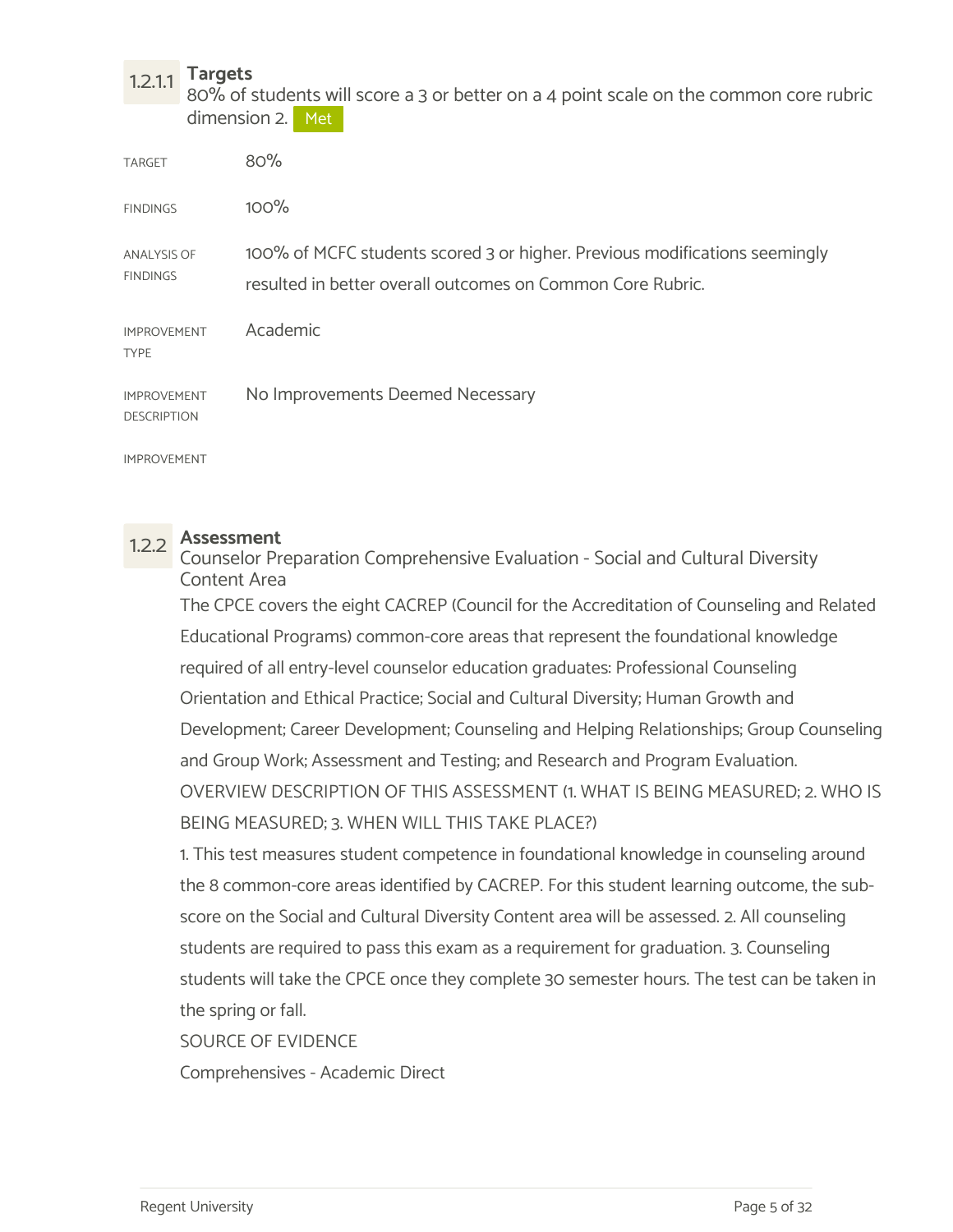1.2.2.1 Targets<br>80 percent of students will score at or higher than the established passing score on their initial attempt. Met

| <b>TARGET</b>                            | 80%                                                                                                                                                                                                                       |
|------------------------------------------|---------------------------------------------------------------------------------------------------------------------------------------------------------------------------------------------------------------------------|
| <b>FINDINGS</b>                          | 100%                                                                                                                                                                                                                      |
| ANALYSIS OF<br><b>FINDINGS</b>           | All MCFC students passed this area of the CPCE. Faculty performed a curriculum<br>review and modifications were made to the curriculum for Multicultural Counseling<br>to strengthen students learning on this objective. |
| <b>IMPROVEMENT</b><br><b>TYPE</b>        | Academic                                                                                                                                                                                                                  |
| <b>IMPROVEMENT</b><br><b>DESCRIPTION</b> | No Improvements Deemed Necessary                                                                                                                                                                                          |
| <b>IMPROVEMENT</b>                       |                                                                                                                                                                                                                           |

1.3 Outcomes/Objectives<br>Knowledge of Human Growth and Development Students will demonstrate knowledge of human growth and development in order to understand the nature and needs of persons at all developmental levels and in multicultural contexts.

## 1.3.1 Assessment

### Common Core Rubric – Dimension 3

Students will take COUN 540: Human Growth and Development. In this course, students will complete the following graded assignments: Research Project, Article Summary, and Discussion board posts. At the end of the semester, after completion of these assignments, the instructor will assess the student on the Common Core Rubric – Dimension 3. This Dimension assesses students' knowledge around human growth and development across the life span and in a multicultural context.

OVERVIEW DESCRIPTION OF THIS ASSESSMENT (1. WHAT IS BEING MEASURED; 2. WHO IS BEING MEASURED; 3. WHEN WILL THIS TAKE PLACE?)

1. This rubric measures student knowledge around human growth and development across the life span and in multicultural context. 2. All counseling students enrolled in COUN 540. 3. At the end of the fall, spring, or summer semester.

SOURCE OF EVIDENCE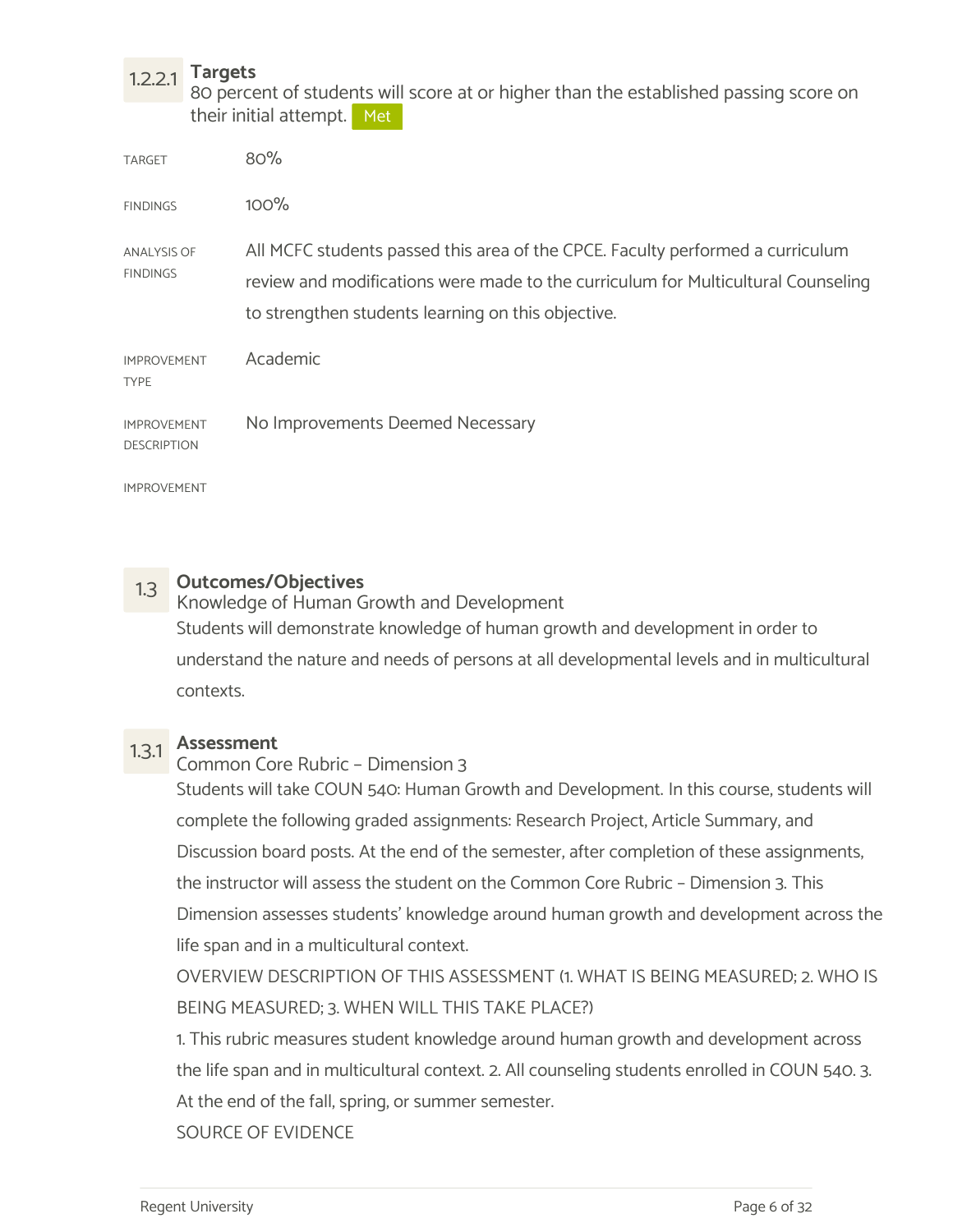1.3.1.1 Targets 80% of students will score a 3 or better on a 4 point scale on the common core rubric dimension 3. Met

| <b>TARGET</b>                            | 80%                                                                                                                                                                                                                                             |
|------------------------------------------|-------------------------------------------------------------------------------------------------------------------------------------------------------------------------------------------------------------------------------------------------|
| <b>FINDINGS</b>                          | 100%                                                                                                                                                                                                                                            |
| ANALYSIS OF<br><b>FINDINGS</b>           | Content and assignments in COUN 540 Human Growth and Development<br>sufficiently cover knowledge of human growth and development to understand the<br>nature and needs of persons at all developmental levels and in multicultural<br>contexts. |
| <b>IMPROVEMENT</b><br><b>TYPE</b>        | Academic                                                                                                                                                                                                                                        |
| <b>IMPROVEMENT</b><br><b>DESCRIPTION</b> | No Improvements Deemed Necessary                                                                                                                                                                                                                |
| <b>IMPROVEMENT</b>                       |                                                                                                                                                                                                                                                 |

1.3.2 Assessment Counselor Preparation Comprehensive Evaluation - Human Growth and Development Content Area

The CPCE covers the eight CACREP (Council for the Accreditation of Counseling and Related Educational Programs) common-core areas that represent the foundational knowledge required of all entry-level counselor education graduates: Professional Counseling Orientation and Ethical Practice; Social and Cultural Diversity; Human Growth and Development; Career Development; Counseling and Helping Relationships; Group Counseling and Group Work; Assessment and Testing; and Research and Program Evaluation.

OVERVIEW DESCRIPTION OF THIS ASSESSMENT (1. WHAT IS BEING MEASURED; 2. WHO IS BEING MEASURED; 3. WHEN WILL THIS TAKE PLACE?)

1. This test measures student competence in foundational knowledge in counseling around the 8 common-core areas identified by CACREP. For this student learning outcome, the subscore on the Human Growth Content area will be assessed. 2. All counseling students are required to pass this exam as a requirement for graduation. 3. Counseling students will take the CPCE once they complete 30 semester hours. The test can be taken in the spring or fall. SOURCE OF EVIDENCE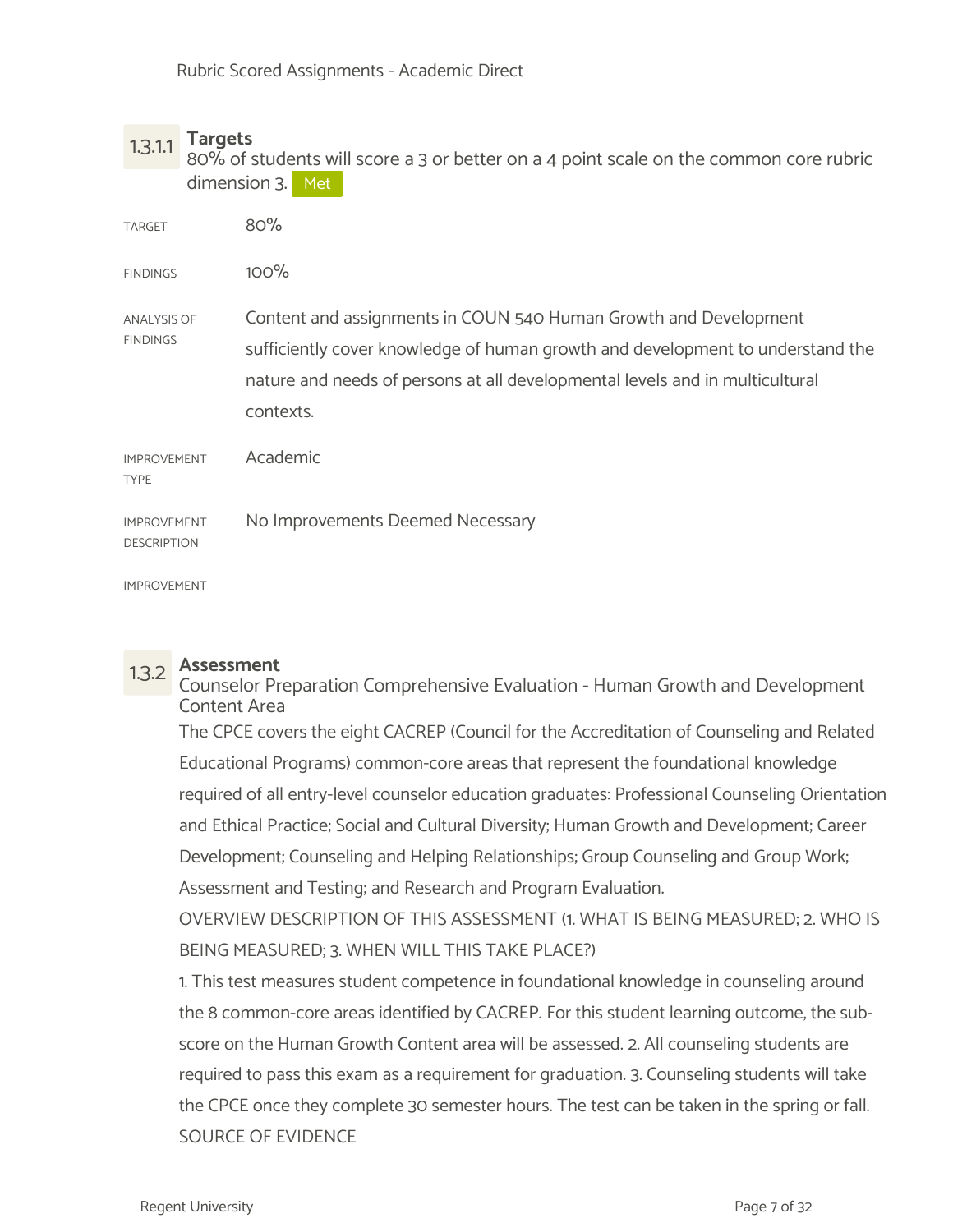1.3.2.1 Targets 80 percent of students will score at or higher than the established passing score on their initial attempt. Met

| <b>TARGET</b>                            | 80%                                              |
|------------------------------------------|--------------------------------------------------|
| <b>FINDINGS</b>                          | 100%                                             |
| <b>ANALYSIS OF</b><br><b>FINDINGS</b>    | 100% of MCFC students exceeded or met this goal. |
| <b>IMPROVEMENT</b><br><b>TYPE</b>        | Academic                                         |
| <b>IMPROVEMENT</b><br><b>DESCRIPTION</b> | No Improvements Deemed Necessary                 |
| <b>IMPROVEMENT</b>                       |                                                  |

1.4 **Outcomes/Objectives**<br>Knowledge of Career Development Students will demonstrate knowledge and understanding of career development and related life factors.

## 1.4.1 Assessment

Common Core Rubric – Dimension 4

Students will take COUN 536: Career and Lifestyle Development. In this course, students will complete the following graded assignments: Career assessment plan, Digital career story, Spiritual integration, and Discussion board posts. At the end of the semester, after completion of these assignments, the instructor will assess the student on the Common Core Rubric – Dimension 4. This Dimension assesses students' knowledge and understanding of career development and related life factors.

OVERVIEW DESCRIPTION OF THIS ASSESSMENT (1. WHAT IS BEING MEASURED; 2. WHO IS BEING MEASURED; 3. WHEN WILL THIS TAKE PLACE?)

1. This rubric measures student knowledge and understanding of career development and related life factors. 2. All counseling students enrolled in COUN 536. 3. At the end of the fall, spring, or summer semester.

SOURCE OF EVIDENCE

Rubric Scored Assignments - Academic Direct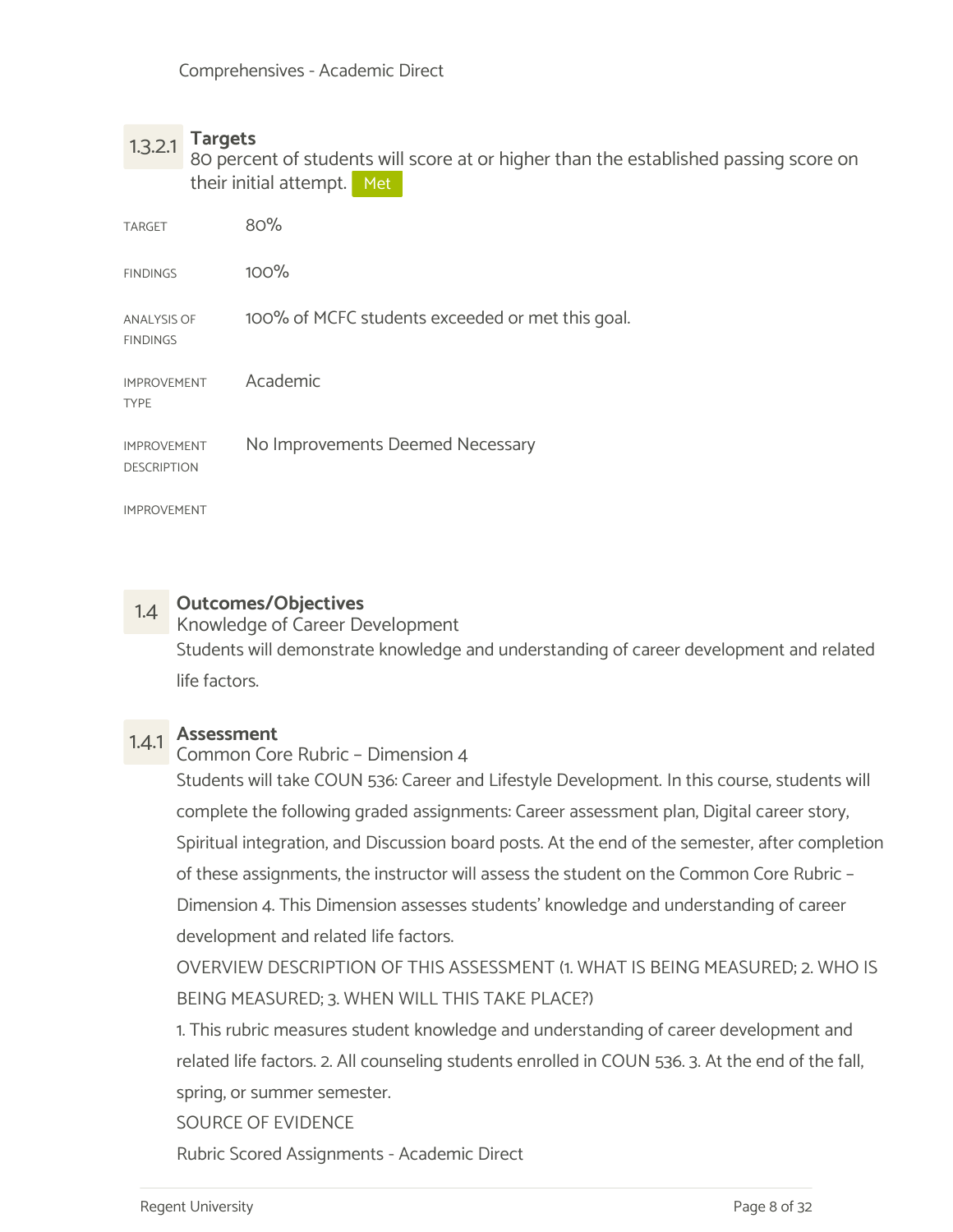1.4.1.1 Targets 80% of students will score a 3 or better on a 4 point scale on the common core rubric dimension 4. Met

| <b>TARGET</b>                            | 80%                                                                                                                                                                                                     |
|------------------------------------------|---------------------------------------------------------------------------------------------------------------------------------------------------------------------------------------------------------|
| <b>FINDINGS</b>                          | 93%                                                                                                                                                                                                     |
| ANALYSIS OF<br><b>FINDINGS</b>           | 93% of MCFC students exceeded or met this goal. Content and assignments in<br>COUN 536 Career and Lifestyle Development sufficiently cover knowledge of career<br>development and related life factors. |
| <b>IMPROVEMENT</b><br><b>TYPE</b>        | Academic                                                                                                                                                                                                |
| <b>IMPROVEMENT</b><br><b>DESCRIPTION</b> | No Improvements Deemed Necessary                                                                                                                                                                        |
| <b>IMPROVEMENT</b>                       |                                                                                                                                                                                                         |

1.4.2 Assessment Counselor Preparation Comprehensive Evaluation - Career Counseling Content Area The CPCE covers the eight CACREP (Council for the Accreditation of Counseling and Related Educational Programs) common-core areas that represent the foundational knowledge required of all entry-level counselor education graduates: Professional Counseling Orientation and Ethical Practice; Social and Cultural Diversity; Human Growth and Development; Career Development; Counseling and Helping Relationships; Group Counseling and Group Work; Assessment and Testing; and Research and Program Evaluation. OVERVIEW DESCRIPTION OF THIS ASSESSMENT (1. WHAT IS BEING MEASURED; 2. WHO IS BEING MEASURED; 3. WHEN WILL THIS TAKE PLACE?)

1. This test measures student competence in foundational knowledge in counseling around the 8 common-core areas identified by CACREP. For this student learning outcome, the subscore on the Career Counseling Content area will be assessed. 2. All counseling students are required to pass this exam as a requirement for graduation. 3. Counseling students will take the CPCE once they complete 30 semester hours. The test can be taken in the spring or fall. SOURCE OF EVIDENCE

Comprehensives - Academic Direct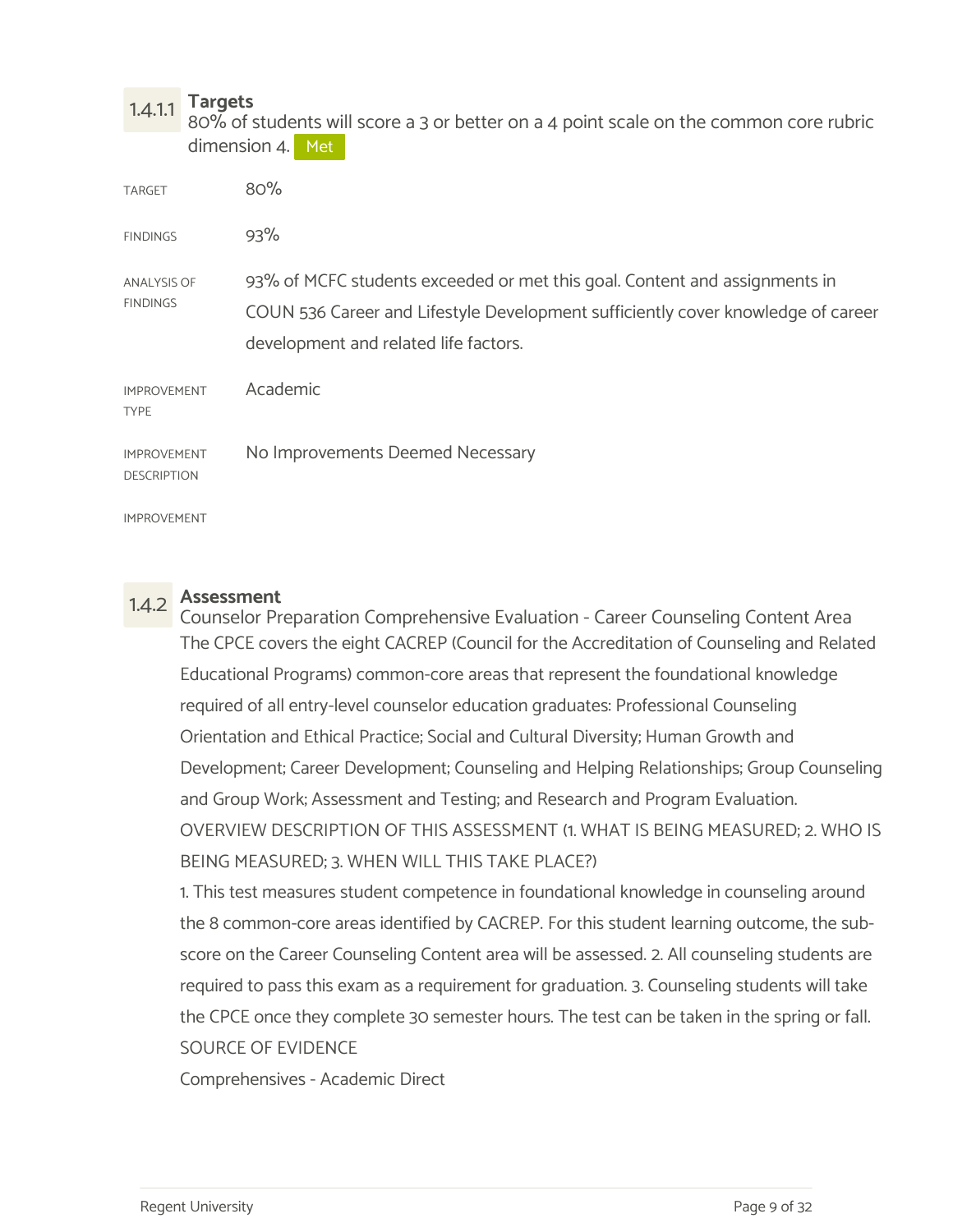1.4.2.1 Targets 80 percent of students will score at or higher than the established passing score on their initial attempt. Met

| <b>TARGET</b>                            | 80%                                             |
|------------------------------------------|-------------------------------------------------|
| <b>FINDINGS</b>                          | 94%                                             |
| <b>ANALYSIS OF</b><br><b>FINDINGS</b>    | 94% of MCFC students met or exceeded this goal. |
| <b>IMPROVEMENT</b><br><b>TYPE</b>        | Academic                                        |
| <b>IMPROVEMENT</b><br><b>DESCRIPTION</b> | No Improvements Deemed Necessary                |

IMPROVEMENT

1.5 Outcomes/Objectives<br>Knowledge in Group Development Students will demonstrate knowledge and skill in group development, dynamics, counseling theory, group counseling methods, and group work approaches.

1.5.1 Assessment Common Core Rubric – Dimension 5

Students will take COUN 554: Group Counseling. In this course, students will complete the following graded assignments: Group proposal project and Group residency/participation. At the end of the semester, after completion of these assignments/activities, the instructor will assess the student on the Common Core Rubric – Dimension 5. This Dimension assesses students' knowledge and understanding of group counseling, dynamics, theory, and methods. OVERVIEW DESCRIPTION OF THIS ASSESSMENT (1. WHAT IS BEING MEASURED; 2. WHO IS BEING MEASURED; 3. WHEN WILL THIS TAKE PLACE?)

1. This rubric measures student knowledge and understanding of group counseling, dynamics, theory, and methods. 2. All counseling students enrolled in COUN 554. 3. At the end of the fall or spring semester.

SOURCE OF EVIDENCE

Rubric Scored Assignments - Academic Direct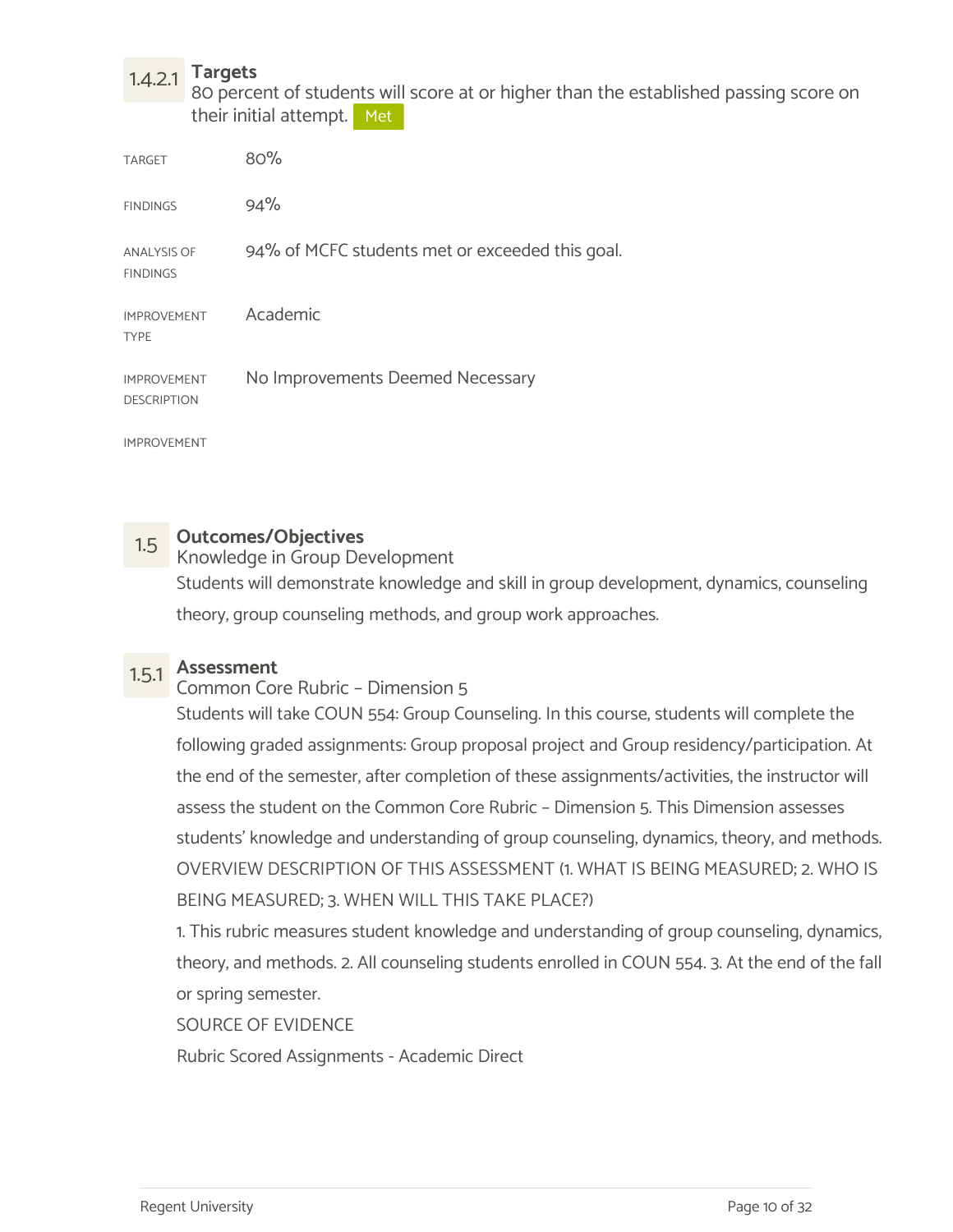1.5.1.1 Targets 80% of students will score a 3 or better on a 4 point scale on the common core rubric dimension 5. Met

| <b>TARGET</b>                            | 80%                                              |
|------------------------------------------|--------------------------------------------------|
| <b>FINDINGS</b>                          | 100%                                             |
| <b>ANALYSIS OF</b><br><b>FINDINGS</b>    | 100% of MCFC students met or exceeded this goal. |
| <b>IMPROVEMENT</b><br><b>TYPE</b>        | Academic                                         |
| <b>IMPROVEMENT</b><br><b>DESCRIPTION</b> | No Improvements Deemed Necessary                 |

IMPROVEMENT

1.5.2 Assessment Counselor Preparation Comprehensive Evaluation - Group Work Content Area The CPCE covers the eight CACREP (Council for the Accreditation of Counseling and Related Educational Programs) common-core areas that represent the foundational knowledge required of all entry-level counselor education graduates: Professional Counseling Orientation and Ethical Practice; Social and Cultural Diversity; Human Growth and Development; Career Development; Counseling and Helping Relationships; Group Counseling and Group Work; Assessment and Testing; and Research and Program Evaluation. OVERVIEW DESCRIPTION OF THIS ASSESSMENT (1. WHAT IS BEING MEASURED; 2. WHO IS BEING MEASURED; 3. WHEN WILL THIS TAKE PLACE?)

1. This test measures student competence in foundational knowledge in counseling around the 8 common-core areas identified by CACREP. For this student learning outcome, the subscore on the Group Work Content area will be assessed. 2. All counseling students are required to pass this exam as a requirement for graduation. 3. Counseling students will take the CPCE once they complete 30 semester hours. The test can be taken in the spring or fall. SOURCE OF EVIDENCE

Comprehensives - Academic Direct

1.5.2.1 Targets 80 percent of students will score at or higher than the established passing score on their initial attempt. Met

 $\frac{1}{80\%}$ 

Regent University **Page 11 of 32**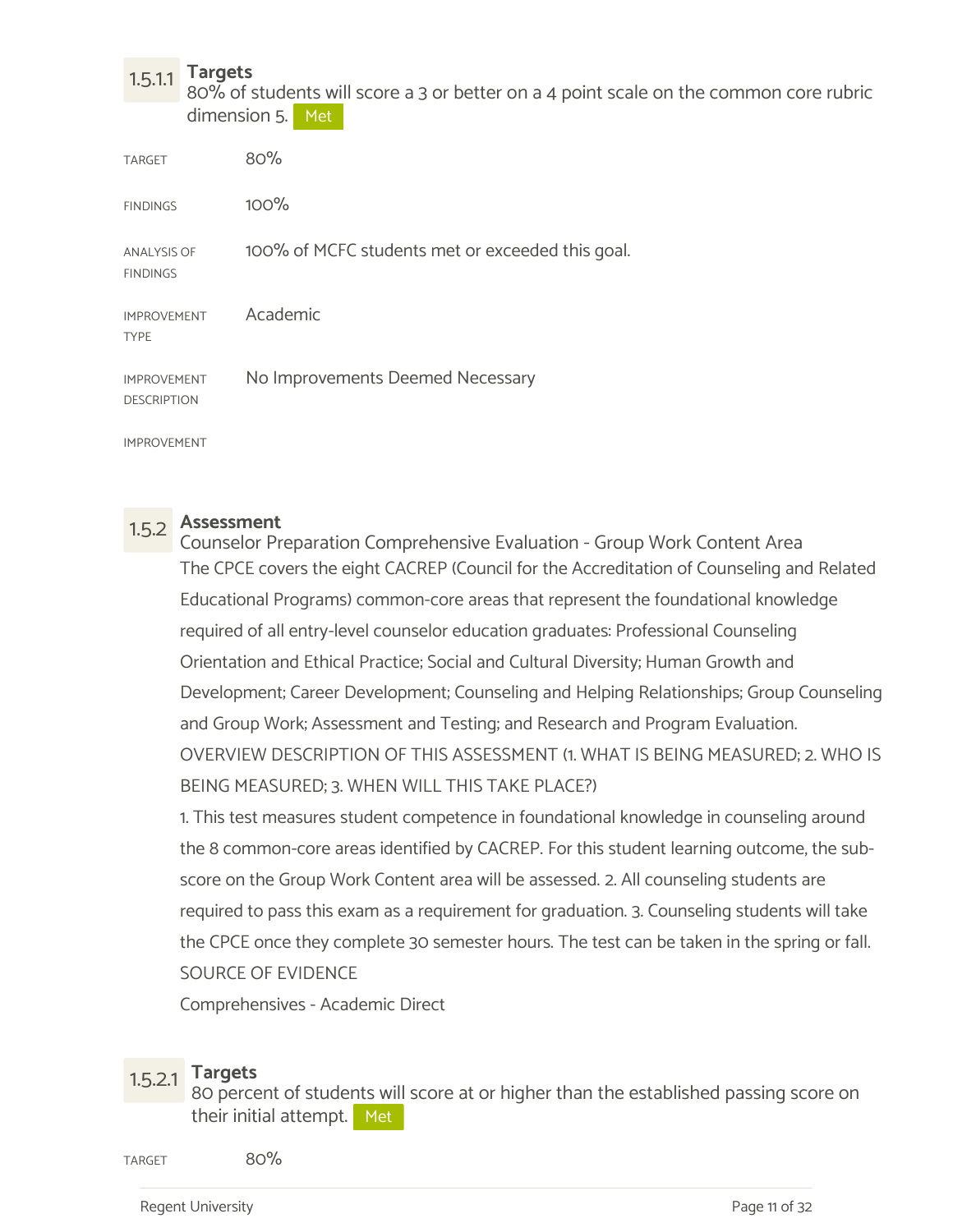| <b>FINDINGS</b>                          | 89%                                  |
|------------------------------------------|--------------------------------------|
| <b>ANALYSIS OF</b><br><b>FINDINGS</b>    | 89% of MCFC students met the target. |
| <b>IMPROVEMENT</b><br><b>TYPE</b>        | Academic                             |
| <b>IMPROVEMENT</b><br><b>DESCRIPTION</b> | No Improvements Deemed Necessary     |
| <b>IMPROVEMENT</b>                       |                                      |

1.6 **Outcomes/Objectives**<br>Knowledge of Approaches to Assessment and Evaluation Students will demonstrate understanding and knowledge about individual and group approaches to assessment and evaluation.

| <b>Action Plan</b>                                      |                      |                           |                              |
|---------------------------------------------------------|----------------------|---------------------------|------------------------------|
| <b>Budget Source</b>                                    | Amount<br>\$0.00     | Due<br>no due date<br>set | <b>Status</b>                |
| Action Item 1<br>Examination and Revision of curriculum | Created<br>9/27/2021 | Due<br>1/1/2022           | <b>Status</b><br>In Progress |

## 1.6.1 Assessment

Common Core Rubric – Dimension 6

Students will take COUN 532: Assessment. In this course, students will complete the following graded assignments: Test battery and assessments, quizzes, and final exam. At the end of the semester, after completion of these assignments, the instructor will assess the student on the Common Core Rubric – Dimension 6. This Dimension assesses students' understanding and knowledge about individual and group approaches to assessment and evaluation.

OVERVIEW DESCRIPTION OF THIS ASSESSMENT (1. WHAT IS BEING MEASURED; 2. WHO IS BEING MEASURED; 3. WHEN WILL THIS TAKE PLACE?)

1. This rubric measures student understanding and knowledge about individual and group approaches to assessment and evaluation. 2. All counseling students enrolled in COUN 532. 3. At the end of the fall, spring, or summer semester.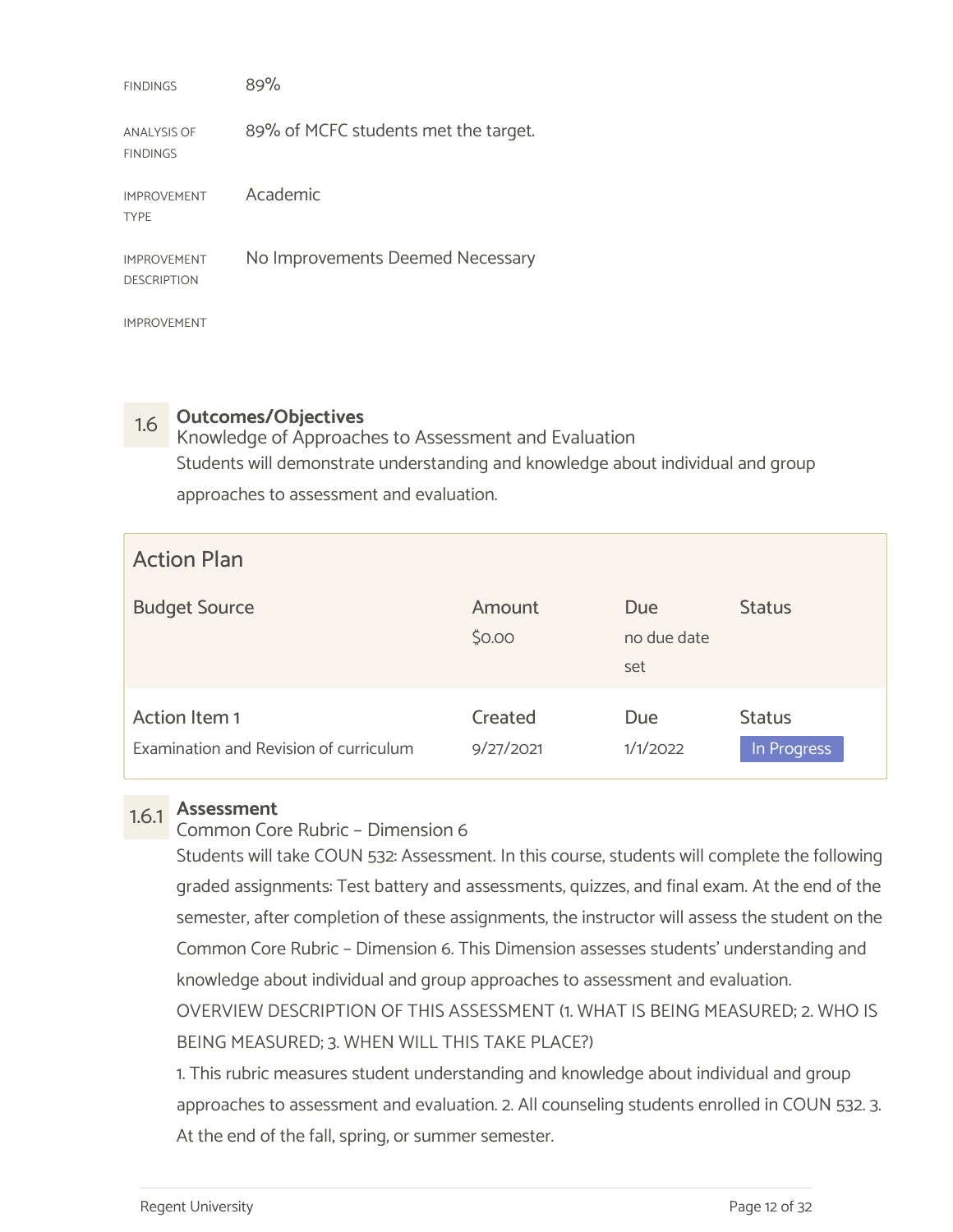SOURCE OF EVIDENCE

Rubric Scored Assignments - Academic Direct

1.6.1.1 Targets 80% of students will score a 3 or better on a 4 point scale on the common core rubric dimension 6. Met

| <b>TARGET</b>                            | 80                                               |
|------------------------------------------|--------------------------------------------------|
| <b>FINDINGS</b>                          | 100%                                             |
| <b>ANALYSIS OF</b><br><b>FINDINGS</b>    | 100% OF MCFC students met or exceeded this goal. |
| <b>IMPROVEMENT</b><br><b>TYPE</b>        | Academic                                         |
| <b>IMPROVEMENT</b><br><b>DESCRIPTION</b> | Curriculum audit                                 |
| <b>IMPROVEMENT</b>                       |                                                  |

1.6.2 Assessment Counselor Preparation Comprehensive Evaluation - Assessment Content Area The CPCE covers the eight CACREP (Council for the Accreditation of Counseling and Related Educational Programs) common-core areas that represent the foundational knowledge required of all entry-level counselor education graduates: Professional Counseling Orientation and Ethical Practice; Social and Cultural Diversity; Human Growth and Development; Career Development; Counseling and Helping Relationships; Group Counseling and Group Work; Assessment and Testing; and Research and Program Evaluation. OVERVIEW DESCRIPTION OF THIS ASSESSMENT (1. WHAT IS BEING MEASURED; 2. WHO IS BEING MEASURED; 3. WHEN WILL THIS TAKE PLACE?)

1. This test measures student competence in foundational knowledge in counseling around the 8 common-core areas identified by CACREP. For this student learning outcome, the subscore on the Assessment Content area will be assessed. 2. All counseling students are required to pass this exam as a requirement for graduation. 3. Counseling students will take the CPCE once they complete 30 semester hours. The test can be taken in the spring or fall. SOURCE OF EVIDENCE

Comprehensives - Academic Direct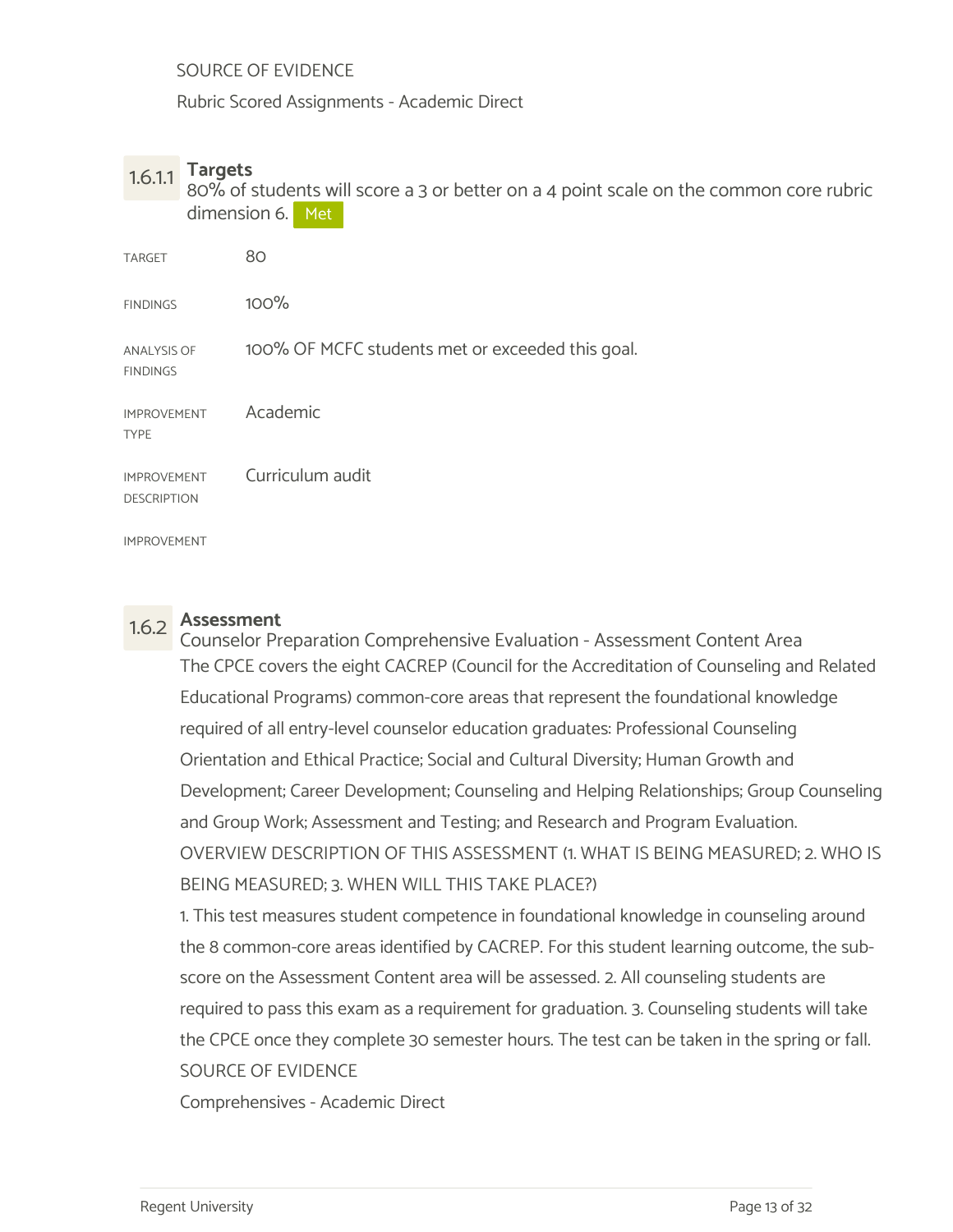1.6.2.1 Targets 80 percent of students will score at or higher than the established passing score on their initial attempt. Met

| <b>TARGET</b>                            | 80%                                                                                                                                                                   |
|------------------------------------------|-----------------------------------------------------------------------------------------------------------------------------------------------------------------------|
| <b>FINDINGS</b>                          | 89%                                                                                                                                                                   |
| ANALYSIS OF<br><b>FINDINGS</b>           | Improvements have been noted in this area. Faculty decided to examine the existing<br>curriculum to identify potential revisions that may increase its effectiveness. |
| <b>IMPROVEMENT</b><br><b>TYPE</b>        | Audit                                                                                                                                                                 |
| <b>IMPROVEMENT</b><br><b>DESCRIPTION</b> | Implemented changes yielding improvement in student learning                                                                                                          |
| <b>IMPROVEMENT</b>                       |                                                                                                                                                                       |

1.7 Outcomes/Objectives Research Methods and Statistical Analysis Students will demonstrate knowledge about various research methods and, statistical analysis, needs assessments and program evaluation.

1.7.1 Assessment Common Core Rubric – Dimension 7

Students will take COUN 517: Research and Statistics. In this course, students will complete the following graded assignment: Research proposal project and Final exam. At the end of the semester, after completion of these assignments, the instructor will assess the student on the Common Core Rubric – Dimension 7. This Dimension assesses students' knowledge about various research methods, statistical analysis, needs assessments, and program evaluation. OVERVIEW DESCRIPTION OF THIS ASSESSMENT (1. WHAT IS BEING MEASURED; 2. WHO IS BEING MEASURED; 3. WHEN WILL THIS TAKE PLACE?)

1. This rubric measures student knowledge about various research methods, statistical analysis, needs assessments and program evaluation. 2. All counseling students enrolled in COUN 517. 3. At the end of the fall, spring, or summer semester.

SOURCE OF EVIDENCE

Rubric Scored Assignments - Academic Direct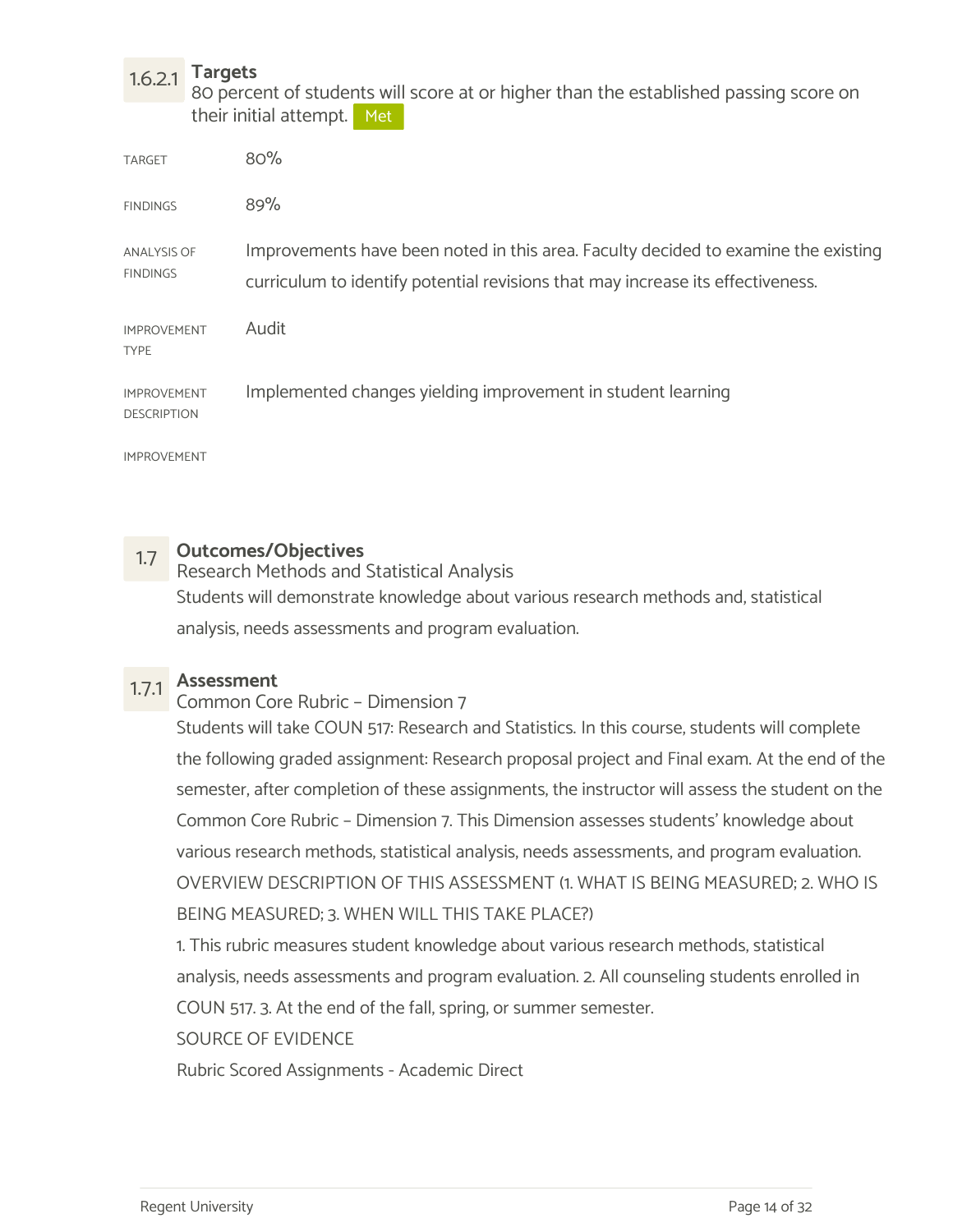1.7.1.1 Targets<br>80% of students will score a 3 or better on a 4 point scale on the common core rubric dimension 7. Met

| <b>TARGET</b>                            | 80                                                                |
|------------------------------------------|-------------------------------------------------------------------|
| <b>FINDINGS</b>                          | 93%                                                               |
| <b>ANALYSIS OF</b><br><b>FINDINGS</b>    | 93.33% of MCFC students med or exceeded this goal (14 out of 15). |
| <b>IMPROVEMENT</b><br><b>TYPE</b>        | Academic                                                          |
| <b>IMPROVEMENT</b><br><b>DESCRIPTION</b> | No Improvements Deemed Necessary                                  |
| <b>IMPROVEMENT</b>                       |                                                                   |

1.7.2 Assessment Counselor Preparation Comprehensive Evaluation - Research and Program Evaluation Content Area

The CPCE covers the eight CACREP (Council for the Accreditation of Counseling and Related Educational Programs) common-core areas that represent the foundational knowledge required of all entry-level counselor education graduates: Professional Counseling Orientation and Ethical Practice; Social and Cultural Diversity; Human Growth and Development; Career Development; Counseling and Helping Relationships; Group Counseling and Group Work; Assessment and Testing; and Research and Program Evaluation.

OVERVIEW DESCRIPTION OF THIS ASSESSMENT (1. WHAT IS BEING MEASURED; 2. WHO IS BEING MEASURED; 3. WHEN WILL THIS TAKE PLACE?)

1. This test measures student competence in foundational knowledge in counseling around the 8 common-core areas identified by CACREP. For this student learning outcome, the subscore on the Research and Program Evaluation Content area will be assessed. 2. All counseling students are required to pass this exam as a requirement for graduation. 3. Counseling students will take the CPCE once they complete 30 semester hours. The test can be taken in the spring or fall.

SOURCE OF EVIDENCE

Comprehensives - Academic Direct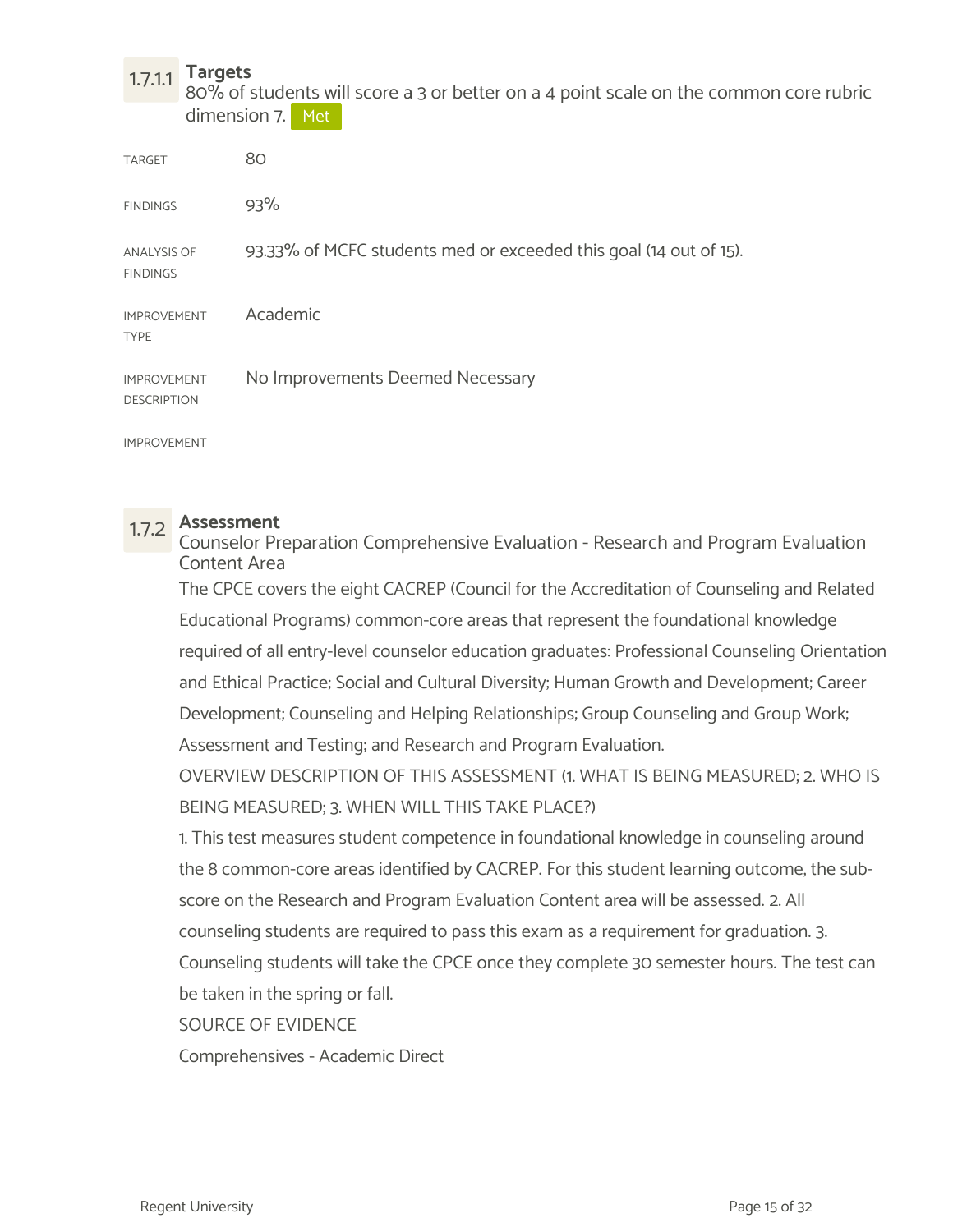1.7.2.1 Targets<br>80 percent of students will score at or higher than the established passing score on their initial attempt. Met

| <b>TARGET</b>                            | 80%                                              |
|------------------------------------------|--------------------------------------------------|
| <b>FINDINGS</b>                          | 100%                                             |
| <b>ANALYSIS OF</b><br><b>FINDINGS</b>    | 100% of MCFC students met or exceeded this goal. |
| <b>IMPROVEMENT</b><br><b>TYPE</b>        | Academic                                         |
| <b>IMPROVEMENT</b><br><b>DESCRIPTION</b> | No Improvements Deemed Necessary                 |

IMPROVEMENT

1.8 Outcomes/Objectives<br>Counseling, Crisis Intervention, and Consultation Students will demonstrate knowledge and skill in counseling, crisis intervention, and consultation processes.

### Action Plan

Review Confrontation & Reflection Skill building activities

| <b>Budget Source</b>                                       | Amount  | <b>Due</b> | <b>Status</b> |
|------------------------------------------------------------|---------|------------|---------------|
|                                                            | \$0.00  | 8/24/2020  | In Progress   |
| Action Item 1                                              | Created | Due        | <b>Status</b> |
| Improve inter-rater reliability among skills and 8/15/2020 |         | 8/15/2022  | In Progress   |
|                                                            |         |            |               |

1.8.1 Assessment COUN 521: Counseling Competency Revised Scale

Students will complete a 100-hour practicum in a school or community setting. Students will accrue direct and indirect hours by counseling, consultation, supervision, and observation. Additionally, students will demonstrate advanced counseling skills with a "student" client. These sessions are recorded and evaluated by the instructor utilizing the Counseling Competency Revised Scale (CCRS).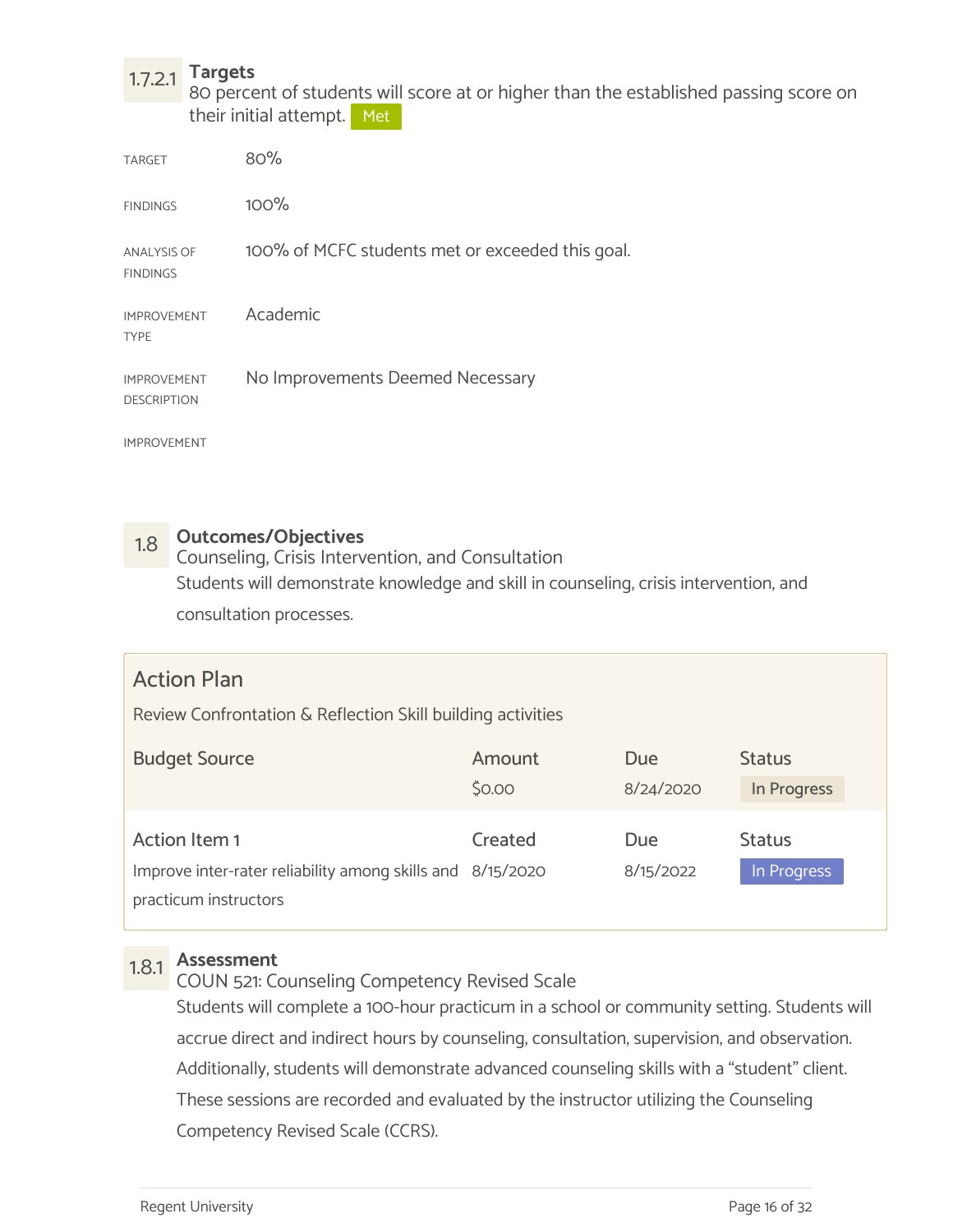OVERVIEW DESCRIPTION OF THIS ASSESSMENT (1. WHAT IS BEING MEASURED; 2. WHO IS BEING MEASURED; 3. WHEN WILL THIS TAKE PLACE?)

1. This assessment measures student competency in the delivery of advanced counseling skills. 2. Students are assessed on the CCRS periodically throughout the semester. Only the final score is considered for purposes of program evaluation and continuous student assessment. 3. This will take place during COUN 523: Practicum and Advanced Skills. SOURCE OF EVIDENCE

Clinical Evaluations, Reviews - Academic Direct

 $1.8.1.1$  Targets<br> $1.8.1.1$   $8.8\%$  of students will resolve a 3.4 or 5 across all so 80% of students will receive a 3, 4, or 5 across all scales on the CCRS. Met

| <b>TARGET</b>                            | 80%                                                                                                                                                                                                                                                                                                                                                                                                              |
|------------------------------------------|------------------------------------------------------------------------------------------------------------------------------------------------------------------------------------------------------------------------------------------------------------------------------------------------------------------------------------------------------------------------------------------------------------------|
| <b>FINDINGS</b>                          | 100%                                                                                                                                                                                                                                                                                                                                                                                                             |
| <b>ANALYSIS OF</b><br><b>FINDINGS</b>    | 100% of MCFC students (36 out of 36) received a 4 or 5 across all scales of the CCRS.<br>While the program exceeded its target for this goal, the faculty has determined that<br>it is necessary to continue to implement specific skill development around<br>confrontation. Additionally, faculty will improve inter-rater reliability among skills and<br>practicum instructors to better assess these areas. |
| <b>IMPROVEMENT</b><br><b>TYPE</b>        | <b>Academic Process Modifications</b>                                                                                                                                                                                                                                                                                                                                                                            |
| <b>IMPROVEMENT</b><br><b>DESCRIPTION</b> | Action Plan implemented; will assess next cycle                                                                                                                                                                                                                                                                                                                                                                  |
| <b>IMPROVEMENT</b>                       |                                                                                                                                                                                                                                                                                                                                                                                                                  |

1.8.2 Assessment COUN 523: Counseling Competency Revised Scale Students will complete a 100-hour practicum in a school or community setting. Students will accrue direct and indirect hours by counseling, consultation, supervision, and observation. Additionally, students will demonstrate advanced counseling skills with a "student" client. These sessions are recorded and evaluated by the instructor utilizing the Counseling Competency Revised Scale (CCRS). OVERVIEW DESCRIPTION OF THIS ASSESSMENT (1. WHAT IS BEING MEASURED; 2. WHO IS BEING MEASURED; 3. WHEN WILL THIS TAKE PLACE?)

1. This assessment measures student competency in the delivery of advanced counseling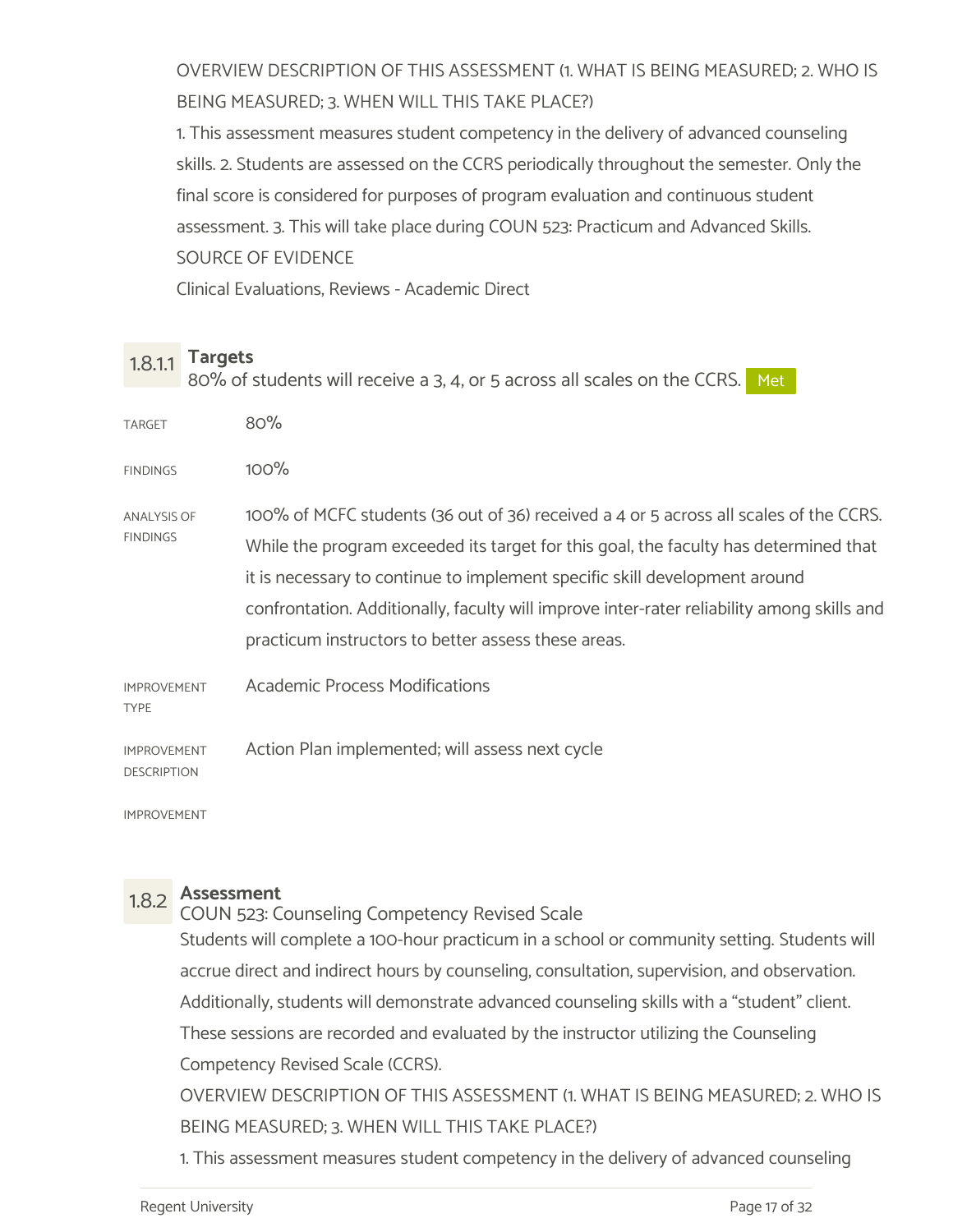skills. 2. Students are assessed on the CCRS periodically throughout the semester. Only the final score is considered for purposes of program evaluation and continuous student assessment. 3. This will take place during COUN 523: Practicum and Advanced Skills. SOURCE OF EVIDENCE

Clinical Evaluations, Reviews - Academic Direct

| 1.8.2.1                                  | <b>Targets</b> | 80% of students will receive a 4 or 5 across all scales of the CCRS.<br>Met                                                                                                                                                                                                                                                                                                 |
|------------------------------------------|----------------|-----------------------------------------------------------------------------------------------------------------------------------------------------------------------------------------------------------------------------------------------------------------------------------------------------------------------------------------------------------------------------|
| <b>TARGET</b>                            |                | 80                                                                                                                                                                                                                                                                                                                                                                          |
| <b>FINDINGS</b>                          |                | 100%                                                                                                                                                                                                                                                                                                                                                                        |
| <b>ANALYSIS OF</b><br><b>FINDINGS</b>    |                | 100% of MCFC students met or exceeded this goal. While the program exceeded its<br>target for this goal, the faculty has determined that it is necessary to continue to<br>implement specific skill development around confrontation. Additionally, faculty will<br>improve inter-rater reliability among skills and practicum instructors to better assess<br>these areas. |
| <b>IMPROVEMENT</b><br><b>TYPE</b>        |                | <b>Academic Process Modifications</b>                                                                                                                                                                                                                                                                                                                                       |
| <b>IMPROVEMENT</b><br><b>DESCRIPTION</b> |                | Action Plan implemented; will assess next cycle                                                                                                                                                                                                                                                                                                                             |
| <b>IMPROVEMENT</b>                       |                |                                                                                                                                                                                                                                                                                                                                                                             |



### 2 Goals<br>Paith Integration Faith Integration

To provide leadership in the integration of sound and ethical clinical practice, skills and techniques within the context of Biblically based values.

### 2.1 Outcomes/Objectives

**Maturity and Self-Awareness** Students will demonstrate professional maturity and self-awareness to work with faith-based issues that arise in counseling.

2.1.1 **Assessment**<br>COUN 561: Faith and Ethics Integration Journal Students will continuously reflect via a journal assignment on the integration of their faith and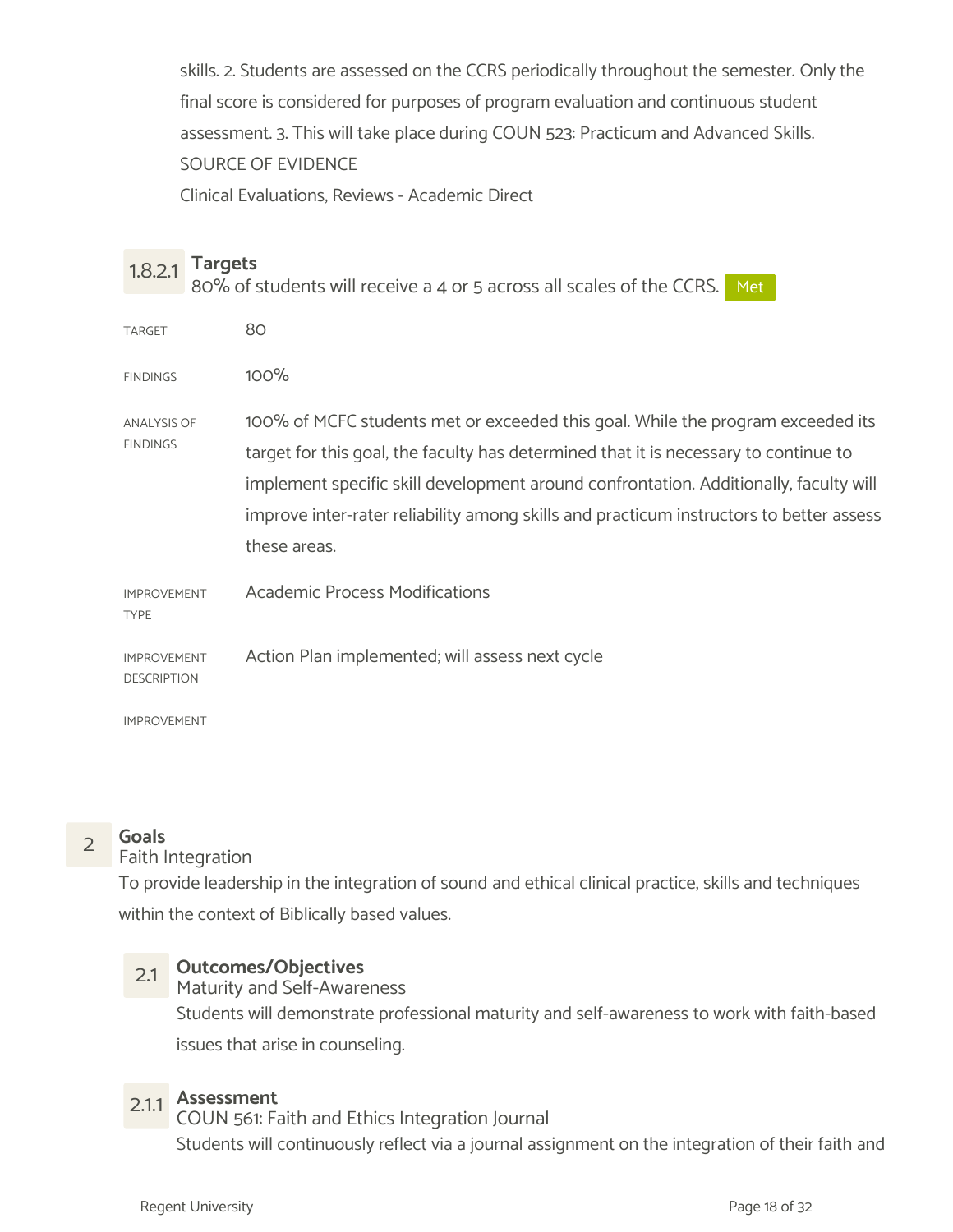professional counseling ethics. This will give students the opportunity to explore and reflect upon how ethics impacts and guides the work of counselors with a Christian identity and how it will be incorporated into practice. Students are provided with a prompt for 8 different journal entries on pre-designated weeks in blackboard.

OVERVIEW DESCRIPTION OF THIS ASSESSMENT (1. WHAT IS BEING MEASURED; 2. WHO IS BEING MEASURED; 3. WHEN WILL THIS TAKE PLACE?)

1. Students are measured on professional maturity and self-awareness to work with faithbased issues using the Faith Integration Rubric 2. All counseling students enrolled in COUN 561 Counseling Ethics. 3. Fall, Spring, and Summer semester.

SOURCE OF EVIDENCE

Written assignment - Academic Direct

2.1.1.1 Targets<br>80% of students will score 9 or higher on a 12 point scale on the Faith Integration Rubric Met

| <b>TARGET</b>                            | 80%                                               |
|------------------------------------------|---------------------------------------------------|
| <b>FINDINGS</b>                          | 93%                                               |
| <b>ANALYSIS OF</b><br><b>FINDINGS</b>    | 93.3% of MCFC students met or exceeded this goal. |
| <b>IMPROVEMENT</b><br><b>TYPE</b>        | Academic                                          |
| <b>IMPROVEMENT</b><br><b>DESCRIPTION</b> | No Improvements Deemed Necessary                  |

IMPROVEMENT

## 2.1.2 Assessment

### COUN 578: Creed Paper Assignment

The task of this assignment is for each student to develop an individual creed. Each creed is to be anchored in personal understandings of God/faith and professional practice. It is expected that each creed will reflect an understanding of (a) the nature of God, (b) the nature of humankind – both the process of soul wounds and soul healing, (c) the role of faith in the healing process as related to the practice of professional counseling anchored in Christian thought and practice (d) the role that a professional care/giver plays in the process of soul healing, (e) the contribution your role as a professional counselor can make in the effort to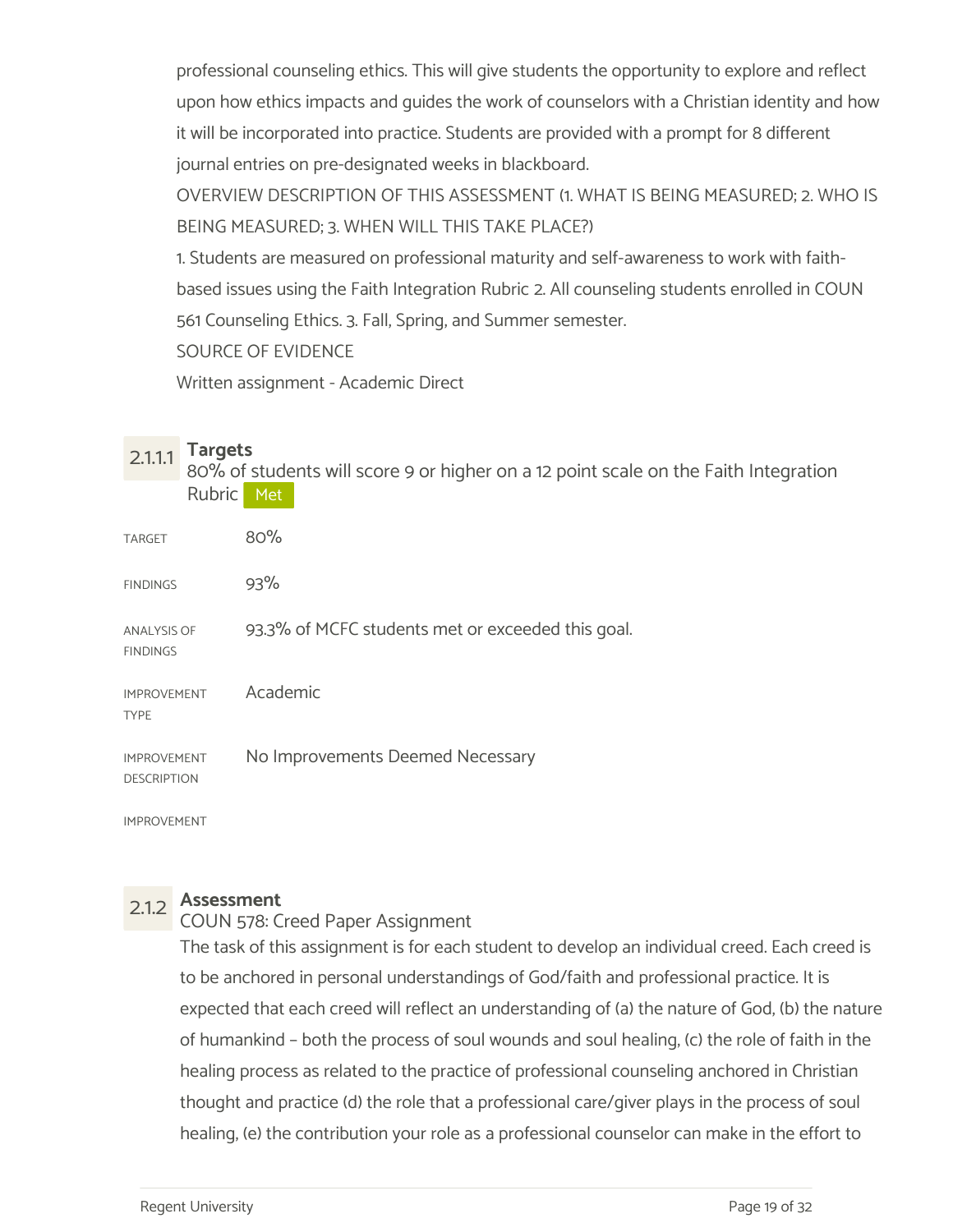bring healing to created souls.

OVERVIEW DESCRIPTION OF THIS ASSESSMENT (1. WHAT IS BEING MEASURED; 2. WHO IS BEING MEASURED; 3. WHEN WILL THIS TAKE PLACE?)

1. Students are measured on professional maturity and self-awareness to work with faithbased issues using the Faith Integration Rubric 2. All counseling students enrolled in COUN 578 Counseling and Christian Thought. 3. Fall, Spring, and Summer semester. SOURCE OF EVIDENCE

Written assignment - Academic Direct

2.1.2.1 Targets 90% of students will score 9 or higher on a 12 point scale on the Faith Integration Rubric Met

| <b>TARGET</b>                            | 80%                                               |
|------------------------------------------|---------------------------------------------------|
| <b>FINDINGS</b>                          | 93%                                               |
| <b>ANALYSIS OF</b><br><b>FINDINGS</b>    | 93.3% of MCFC students met or exceeded this goal. |
| <b>IMPROVEMENT</b><br><b>TYPE</b>        | Academic                                          |
| <b>IMPROVEMENT</b><br><b>DESCRIPTION</b> | No Improvements Deemed Necessary                  |

IMPROVEMENT

### 2.2 Outcomes/Objectives

Incorporation of Spiritual/Religious Counseling Strategies/Techniques Students will demonstrate knowledge and skills to incorporate explicit and implicit spiritual/religious counseling strategies and techniques consistent with the values and ethical principles of the profession.

2.2.1 **Assessment**<br>COUN 561: Faith and Ethics Integration Journal Students will continuously reflect via a journal assignment on the integration of their faith and professional counseling ethics. This will give students the opportunity to explore and reflect upon how ethics impacts and guides the work of counselors with a Christian identity, and how it will be incorporated into practice. Students are provided with a prompt for 8 different journal entries on pre-designated weeks in blackboard.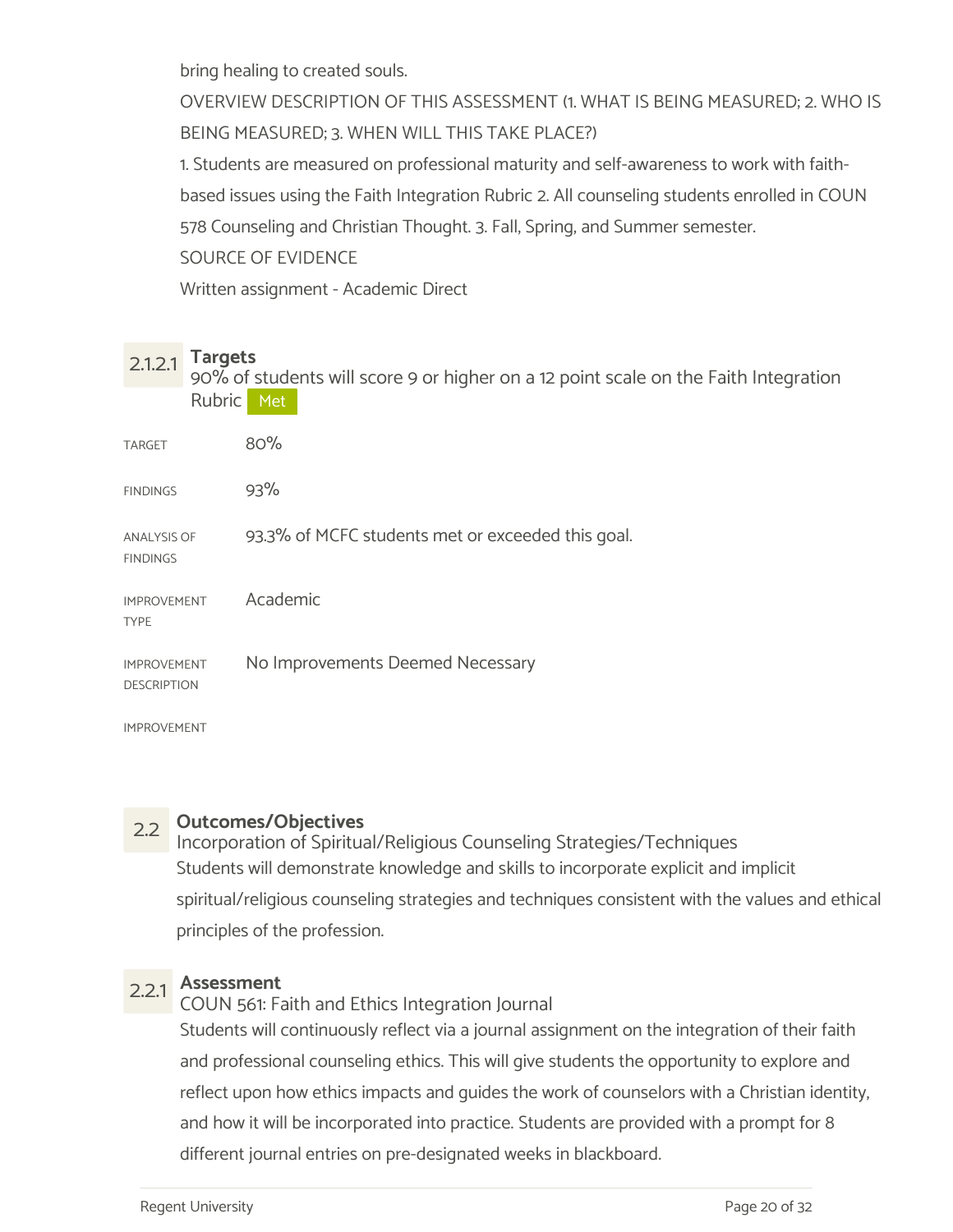OVERVIEW DESCRIPTION OF THIS ASSESSMENT (1. WHAT IS BEING MEASURED; 2. WHO IS BEING MEASURED; 3. WHEN WILL THIS TAKE PLACE?)

1. Students are measured on professional maturity and self-awareness to work with faithbased issues using the Faith Integration Rubric 2. All counseling students enrolled in COUN 561 Counseling Ethics. 3. Fall, Spring, and Summer semester.

SOURCE OF EVIDENCE

Written assignment - Academic Direct

2.2.1.1 Targets<br>80% of students will score 9 or higher on a 12 point scale on the Faith Integration Rubric Met

| <b>TARGET</b>                            | 80%                                             |
|------------------------------------------|-------------------------------------------------|
| <b>FINDINGS</b>                          | 98%                                             |
| <b>ANALYSIS OF</b><br><b>FINDINGS</b>    | 98% of MCFC students met or exceeded this goal. |
| <b>IMPROVEMENT</b><br><b>TYPE</b>        | Academic                                        |
| <b>IMPROVEMENT</b><br><b>DESCRIPTION</b> | No Improvements Deemed Necessary                |

IMPROVEMENT

## 2.2.2 Assessment

COUN 578: Creed Paper Assignment

The task of this assignment is for each student to develop an individual creed. Each creed is to be anchored in personal understandings of God/faith and professional practice. It is expected that each creed will reflect an understanding of (a) the nature of God, (b) the nature of humankind – both the process of soul wounds and soul healing, (c) the role of faith in the healing process as related to the practice of professional counseling anchored in Christian thought and practice (d) the role that a professional care/giver plays in the process of soul healing, (e) the contribution your role as a professional counselor can make in the effort to bring healing to created souls.

OVERVIEW DESCRIPTION OF THIS ASSESSMENT (1. WHAT IS BEING MEASURED; 2. WHO IS BEING MEASURED; 3. WHEN WILL THIS TAKE PLACE?)

1. Students are measured on professional maturity and self-awareness to work with faith-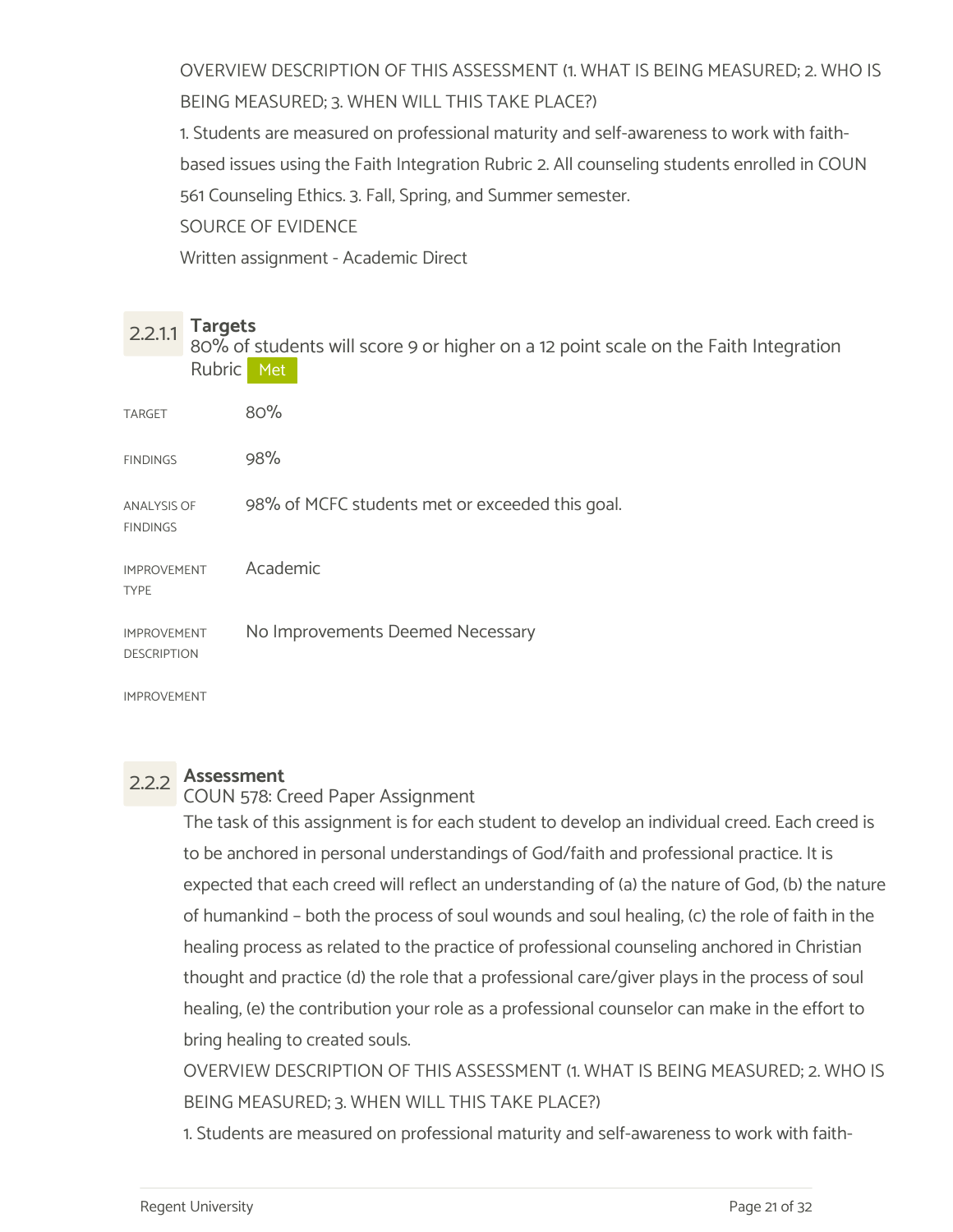based issues using the Faith Integration Rubric 2. All counseling students enrolled in COUN 578 Counseling and Christian Thought. 3. Fall, Spring, and Summer semester. SOURCE OF EVIDENCE

### Written assignment - Academic Direct

### 2.2.2.1 Targets<br>90% of students will score 9 or higher on a 12 point scale on the Faith Integration Rubric Met

| <b>TARGET</b>                            | 90%                                |
|------------------------------------------|------------------------------------|
| <b>FINDINGS</b>                          | 98%                                |
| <b>ANALYSIS OF</b><br><b>FINDINGS</b>    | 98% of MCFC students met the goal. |
| <b>IMPROVEMENT</b><br><b>TYPE</b>        | Academic                           |
| <b>IMPROVEMENT</b><br><b>DESCRIPTION</b> | No Improvements Deemed Necessary   |

IMPROVEMENT

## 3 Goals<br>
Sompetent Students

To graduate students who demonstrate proficient knowledge and skill in working with individuals and groups from a multicultural and pluralistic society in mental health service delivery modalities.

### 3.1 Outcomes/Objectives

Clinical Assessment Skills

Students will demonstrate skills in clinical assessment, evaluation, diagnosis, treatment planning, and intervention relevant to counseling couples and families.

3.1.1 Assessment Marriage, Couple, and Family Counseling Rubric Marriage, Couples, and Family Counseling (MCFC) students are required to take COUN 546: Marital & Couple Therapy. As part of this course, students conduct and record a couples counseling session and complete a Genogram. These assignments require students to demonstrate knowledge in conceptualizing and implementing treatment planning and intervention strategies with couples.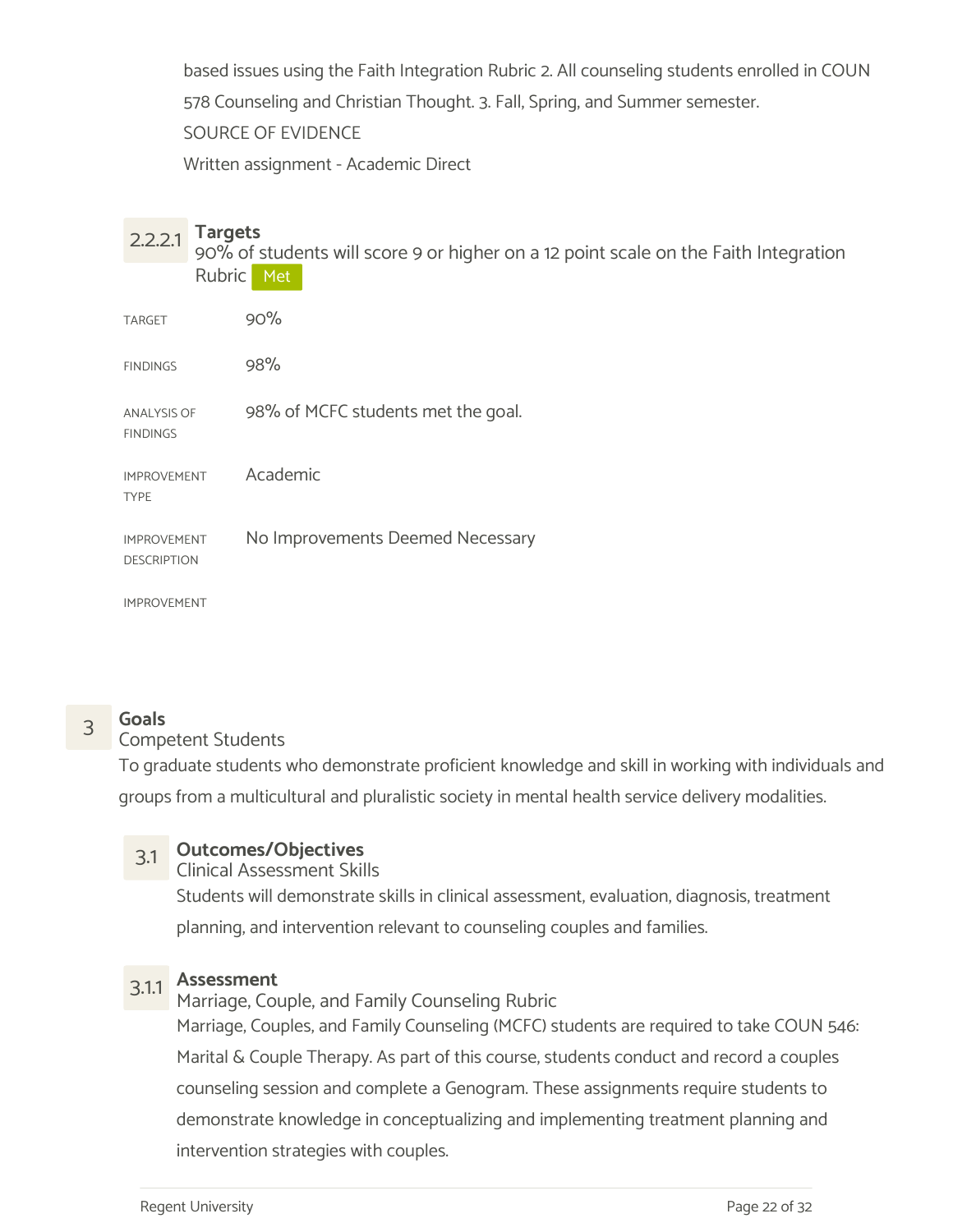OVERVIEW DESCRIPTION OF THIS ASSESSMENT (1. WHAT IS BEING MEASURED; 2. WHO IS BEING MEASURED; 3. WHEN WILL THIS TAKE PLACE?)

1. The MCFC rubric measures student competency in case conceptualization, treatment planning, and intervention strategies with couples and families. 2. All MCFC students in COUN 546: Marital & Couple Therapy. 3. This course is only taken in the fall or summer. SOURCE OF EVIDENCE

Rubric Scored Assignments - Academic Direct

 $3.1.1.1$  Targets<br> $3.1.1.1$  Targets<br> $3.1.1.1$  Targets 90% of MCFC students will score a 9 or higher on the MCFC rubric. Met the state of  $\sim$ 

| <b>TARGET</b>                            | 90                                               |
|------------------------------------------|--------------------------------------------------|
| <b>FINDINGS</b>                          | 100%                                             |
| <b>ANALYSIS OF</b><br><b>FINDINGS</b>    | 100% of MCFC students met or exceeded this goal. |
| <b>IMPROVEMENT</b><br><b>TYPE</b>        | Academic                                         |
| <b>IMPROVEMENT</b><br><b>DESCRIPTION</b> | No Improvements Deemed Necessary                 |

IMPROVEMENT

3.1.2 Assessment COUN 593 - Site Supervisor Evaluation of Intern Students will complete a 600-hour MCFC internship. The Site Supervisor Evaluation of Intern Form allows the site supervisor to assess counseling interns' competence in the areas of personal and professional responsibilities, supervision, and counseling skills. OVERVIEW DESCRIPTION OF THIS ASSESSMENT (1. WHAT IS BEING MEASURED; 2. WHO IS BEING MEASURED; 3. WHEN WILL THIS TAKE PLACE?)

1. This assessment measures MCFC student's skill development in delivering counseling services. 2. MCFC interns are assessed at the mid and final point of each semester of internship. 3. MCFC interns are assessed at the mid and final point of each semester of internship.

SOURCE OF EVIDENCE

Clinical Evaluations, Reviews - Academic Direct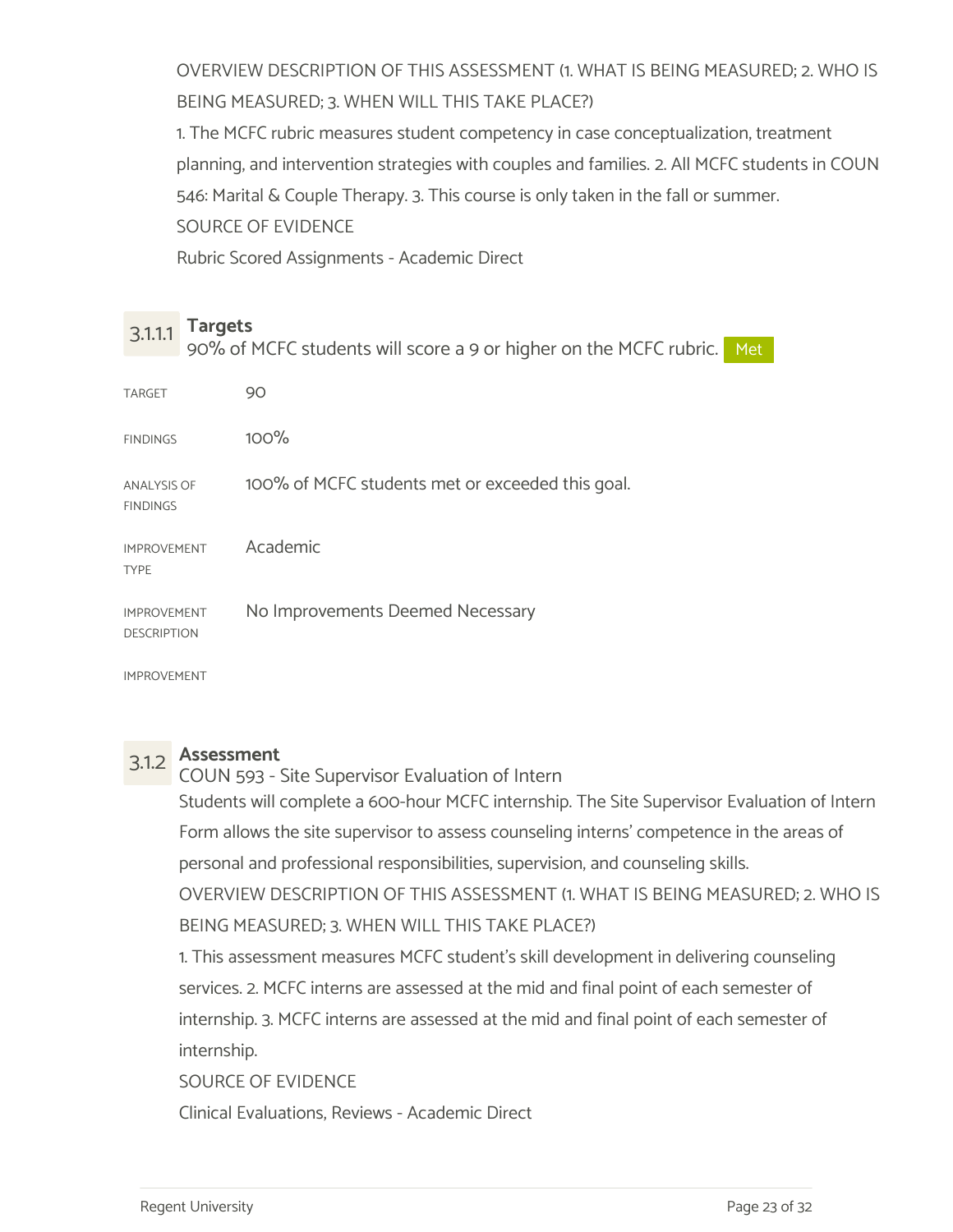3.1.2.1 Targets<br>90% of MCFC interns will receive an overall score of 5 or higher on a 9-point scale. Met

| <b>TARGET</b>                            | 90%                                             |
|------------------------------------------|-------------------------------------------------|
| <b>FINDINGS</b>                          | 91%                                             |
| <b>ANALYSIS OF</b><br><b>FINDINGS</b>    | 91% of MCFC students met or exceeded this goal. |
| <b>IMPROVEMENT</b><br><b>TYPE</b>        | Academic                                        |
| <b>IMPROVEMENT</b><br><b>DESCRIPTION</b> | No Improvements Deemed Necessary                |

IMPROVEMENT

3.2 Outcomes/Objectives<br>Culturally Responsive Counseling and Advocacy Students will demonstrate skill in culturally responsive counseling and advocacy with all individuals, groups, and families.

| <b>Action Plan</b>                                                                               |                      |                           |                              |
|--------------------------------------------------------------------------------------------------|----------------------|---------------------------|------------------------------|
| <b>Budget Source</b>                                                                             | Amount<br>\$0.00     | Due<br>no due date<br>set | <b>Status</b>                |
| Action Item 1<br>Examination of MCFC specific skill delivery in<br>practicum and skills classes. | Created<br>9/27/2021 | Due<br>1/1/2022           | <b>Status</b><br>In Progress |

3.2.1 Assessment COUN 523: Counseling Competency Revised Scale

Students will complete a 100-hour practicum in a school or community setting. Students will accrue direct and indirect hours by counseling, consultation, supervision, and observation. Additionally, students will demonstrate advanced counseling skills with a "student" client. These sessions are recorded and evaluated by the instructor utilizing the Counseling Competency Revised Scale (CCRS).

OVERVIEW DESCRIPTION OF THIS ASSESSMENT (1. WHAT IS BEING MEASURED; 2. WHO IS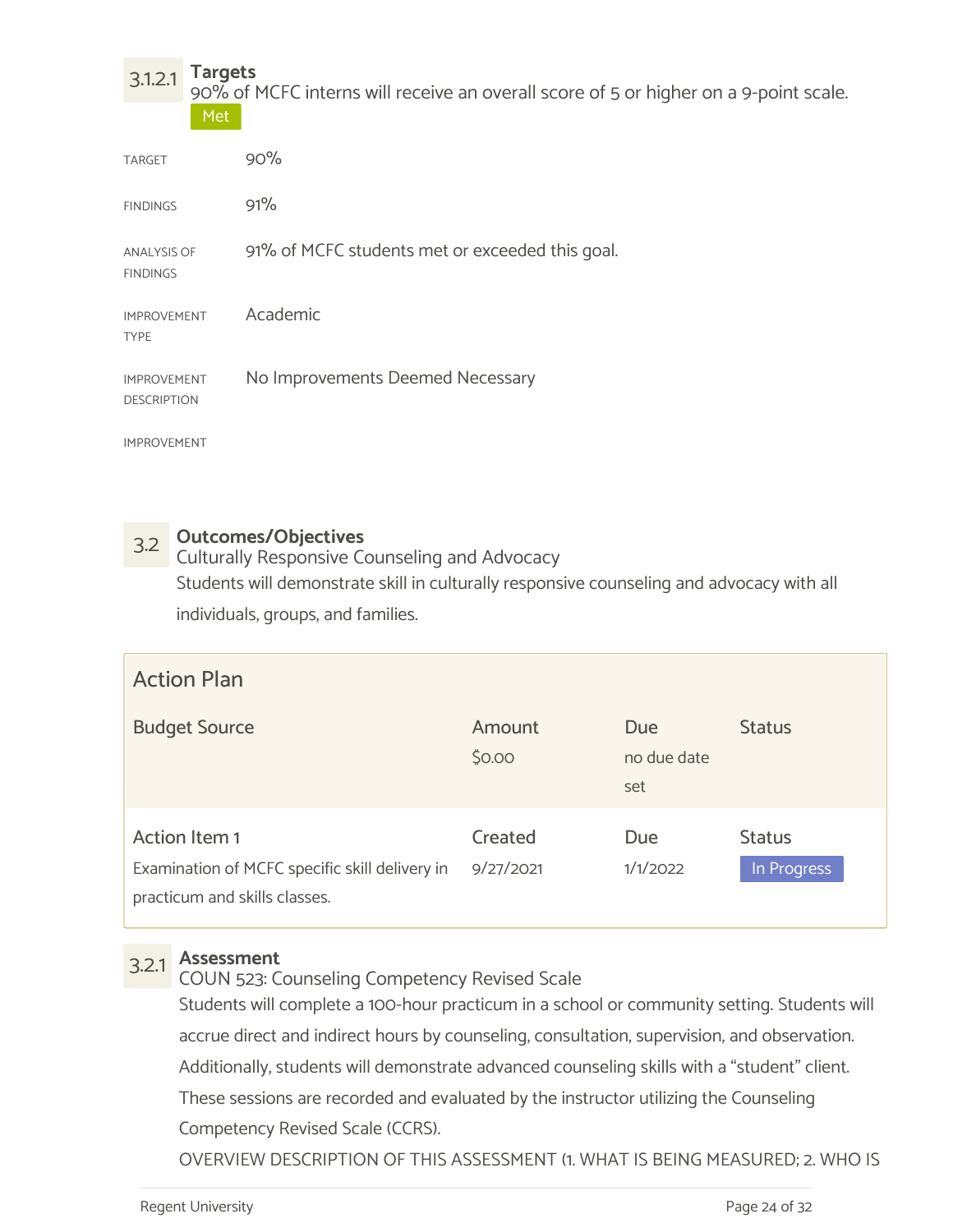BEING MEASURED; 3. WHEN WILL THIS TAKE PLACE?)

1. This assessment measures student competency in the delivery of advanced counseling skills. 2. Students are assessed on the CCRS periodically throughout the semester. Only the final score is considered for purposes of program evaluation and continuous student assessment. 3. This will take place during COUN 523: Practicum and Advanced Skills. SOURCE OF EVIDENCE Clinical Evaluations, Reviews - Academic Direct

3.2.1.1 Targets<br>3.2.1.1 Ro<sup>o</sup>/ of students will resolve a 4 at F assess all scale 80% of students will receive a 4 or 5 across all scales of the CCRS. Met

| <b>TARGET</b>                            | 80                                                                                                     |
|------------------------------------------|--------------------------------------------------------------------------------------------------------|
| <b>FINDINGS</b>                          | 87%                                                                                                    |
| ANALYSIS OF<br><b>FINDINGS</b>           | 87% of MCFC students met or exceeded this goal. There was a 5% increase in the<br>pass rate this year. |
| <b>IMPROVEMENT</b><br><b>TYPE</b>        | Academic                                                                                               |
| <b>IMPROVEMENT</b><br><b>DESCRIPTION</b> | No Improvements Deemed Necessary                                                                       |
| <b>IMPROVEMENT</b>                       |                                                                                                        |

3.2.2 Assessment COUN 593 - Site Supervisor Evaluation of Intern Students will complete a 600-hour MCFC internship. The Site Supervisor Evaluation of Intern Form allows the site supervisor to assess counseling interns' competence in the areas of personal and professional responsibilities, supervision, and counseling skills. OVERVIEW DESCRIPTION OF THIS ASSESSMENT (1. WHAT IS BEING MEASURED; 2. WHO IS BEING MEASURED; 3. WHEN WILL THIS TAKE PLACE?) 1. This assessment measures MCFC student's skill development in delivering counseling services. 2. MCFC interns are assessed at the mid and final point of each semester of internship. 3. MCFC interns are assessed at the mid and final point of each semester of internship. SOURCE OF EVIDENCE Clinical Evaluations, Reviews - Academic Direct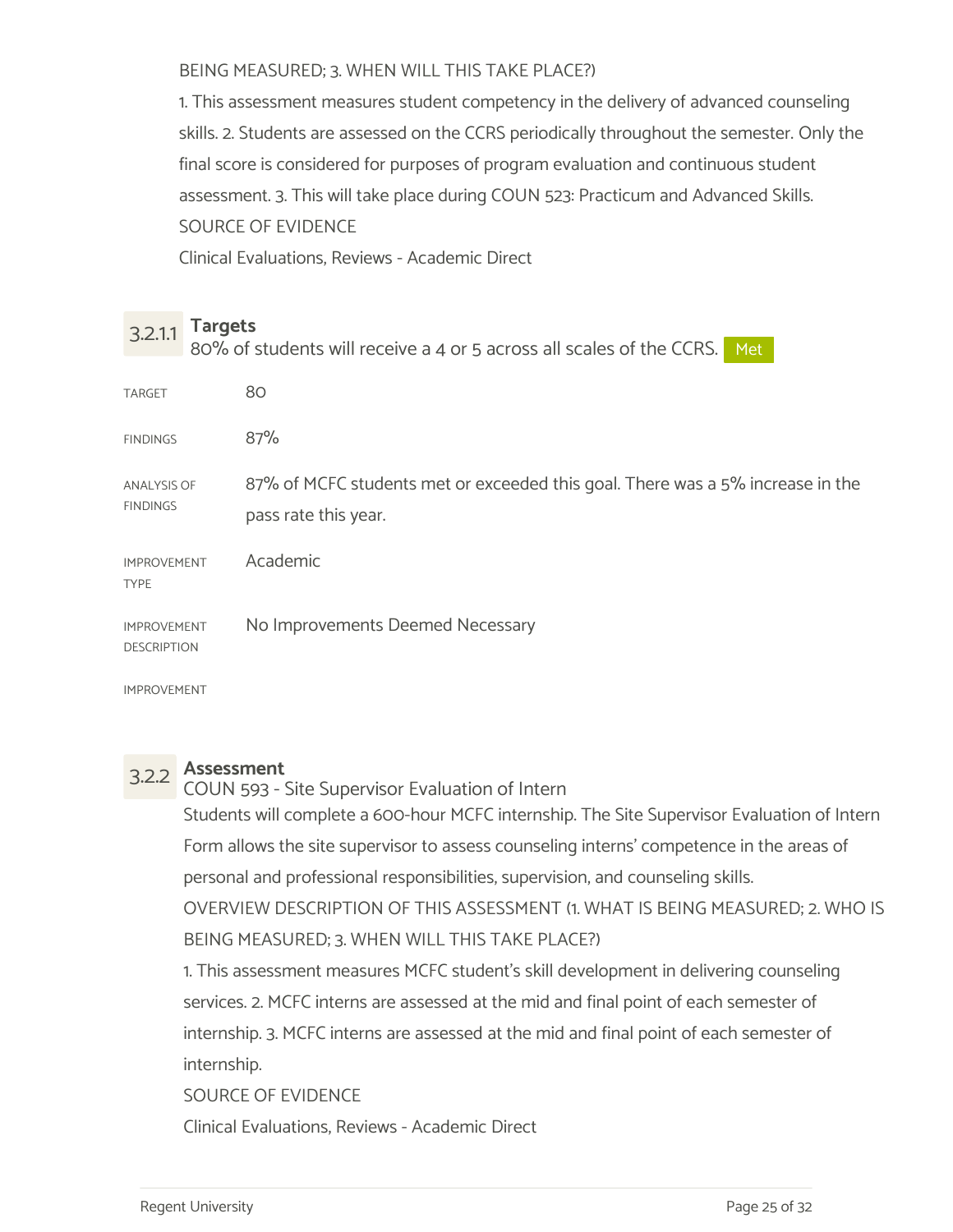3.2.2.1 Targets<br>90% of MCFC interns will receive an overall score of 5 or higher on a 9-point scale.

| Met                                      |                                                                                                                                                                                                                                                                          |
|------------------------------------------|--------------------------------------------------------------------------------------------------------------------------------------------------------------------------------------------------------------------------------------------------------------------------|
| <b>TARGET</b>                            | 90                                                                                                                                                                                                                                                                       |
| <b>FINDINGS</b>                          | 91%                                                                                                                                                                                                                                                                      |
| ANALYSIS OF<br><b>FINDINGS</b>           | 91% of MCFC students met or exceeded this goal. The faculty agreed that the Clinical<br>Team would examine the curriculum for discrepancies between practicum and skills,<br>surrounding the consistency of delivery of skills unique to MCFC internship<br>experiences. |
| <b>IMPROVEMENT</b><br><b>TYPE</b>        | Academic                                                                                                                                                                                                                                                                 |
| <b>IMPROVEMENT</b><br><b>DESCRIPTION</b> | Action plan created                                                                                                                                                                                                                                                      |
| <b>IMPROVEMENT</b>                       |                                                                                                                                                                                                                                                                          |

### 3.3 Outcomes/Objectives

### Intervention Strategies

Students will demonstrate knowledge in conceptualizing and implementing treatment, planning, and intervention strategies in marriage, couple, and family counseling.

3.3.1 Assessment COUN 523: Counseling Competency Revised Scale

Students will complete a 100-hour practicum in a school or community setting. Students will accrue direct and indirect hours by counseling, consultation, supervision, and observation. Additionally, students will demonstrate advanced counseling skills with a "student" client. These sessions are recorded and evaluated by the instructor utilizing the Counseling Competency Revised Scale (CCRS).

OVERVIEW DESCRIPTION OF THIS ASSESSMENT (1. WHAT IS BEING MEASURED; 2. WHO IS BEING MEASURED; 3. WHEN WILL THIS TAKE PLACE?)

1. This assessment measures student competency in the delivery of advanced counseling skills. 2. Students are assessed on the CCRS periodically throughout the semester. Only the final score is considered for purposes of program evaluation and continuous student assessment. 3. This will take place during COUN 523: Practicum and Advanced Skills. SOURCE OF EVIDENCE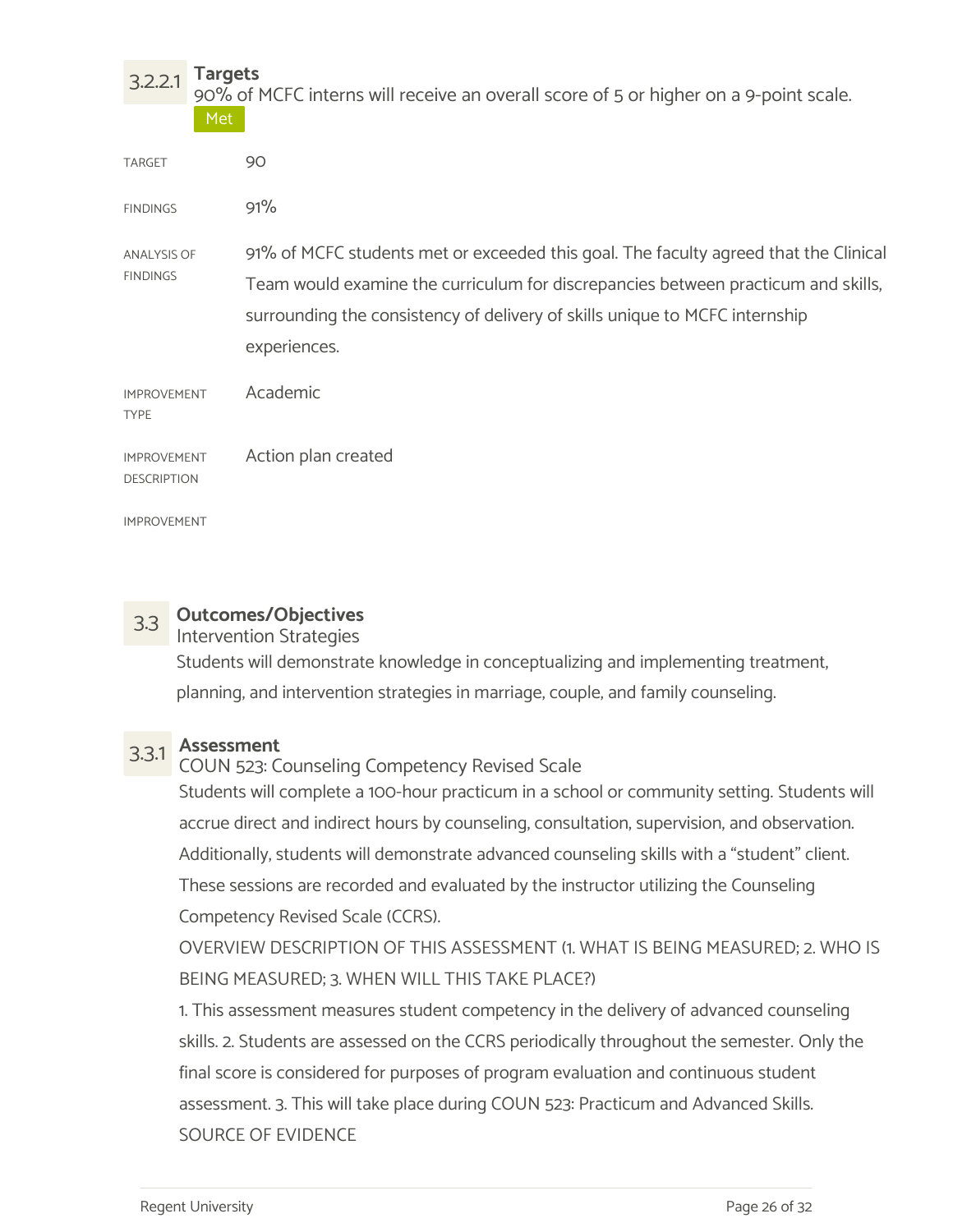3.3.1.1 Targets<br>3.3.1.1 Ro<sup>o</sup>/ of students will resolve a 4 at F astess all scale 80% of students will receive a 4 or 5 across all scales of the CCRS. Met

| <b>TARGET</b>                            | 80                                                                                      |
|------------------------------------------|-----------------------------------------------------------------------------------------|
| <b>FINDINGS</b>                          | 87%                                                                                     |
| ANALYSIS OF<br><b>FINDINGS</b>           | 87% of MCFC students met or exceeded this goal. The faculty agreed that the             |
|                                          | Clinical Team would examine the curriculum for discrepancies between practicum          |
|                                          | and skills, surrounding the consistency of delivery of skills unique to MCFC internship |
|                                          | experiences.                                                                            |
| <b>IMPROVEMENT</b><br><b>TYPE</b>        | <b>Academic Process Modifications</b>                                                   |
| <b>IMPROVEMENT</b><br><b>DESCRIPTION</b> | Action Plan implemented; will assess next cycle                                         |
| <b>IMPROVEMENT</b>                       |                                                                                         |

3.3.2 Assessment COUN 593 - Site Supervisor Evaluation of Intern Students will complete a 600-hour MCFC internship. The Site Supervisor Evaluation of Intern Form allows the site supervisor to assess counseling interns' competence in the areas of personal and professional responsibilities, supervision, and counseling skills. OVERVIEW DESCRIPTION OF THIS ASSESSMENT (1. WHAT IS BEING MEASURED; 2. WHO IS BEING MEASURED; 3. WHEN WILL THIS TAKE PLACE?)

1. This assessment measures MCFC student's skill development in delivering counseling services. 2. MCFC interns are assessed at the mid and final point of each semester of internship. 3. MCFC interns are assessed at the mid and final point of each semester of internship.

SOURCE OF EVIDENCE

Clinical Evaluations, Reviews - Academic Direct

3.3.2.1 Targets<br>90% of MCFC interns will receive an overall score of 5 or higher on a 9-point scale. Met

TARGET 90 and 200 and 200 and 200 and 200 and 200 and 200 and 200 and 200 and 200 and 200 and 200 and 200 and 200 and 200 and 200 and 200 and 200 and 200 and 200 and 200 and 200 and 200 and 200 and 200 and 200 and 200 and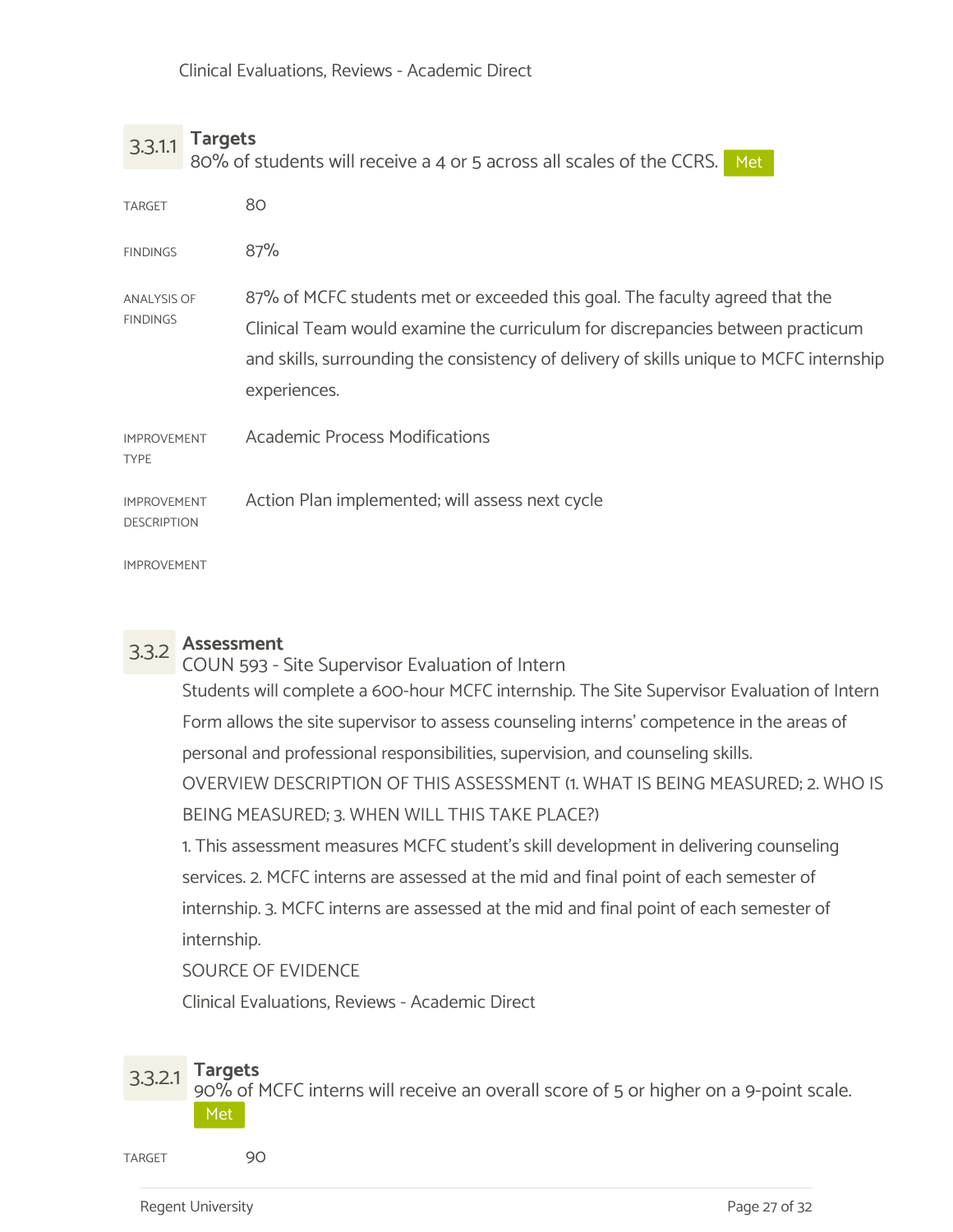| <b>FINDINGS</b>                          | 91%                                                                                  |
|------------------------------------------|--------------------------------------------------------------------------------------|
| ANALYSIS OF<br><b>FINDINGS</b>           | 91% of MCFC students met or exceeded this goal. The faculty agreed that the Clinical |
|                                          | Team would examine the curriculum for discrepancies between practicum and skills,    |
|                                          | surrounding the consistency of delivery of skills unique to MCFC internship          |
|                                          | experiences.                                                                         |
| <b>IMPROVEMENT</b><br><b>TYPE</b>        | Academic                                                                             |
| <b>IMPROVEMENT</b><br><b>DESCRIPTION</b> | No Improvements Deemed Necessary                                                     |
| <b>IMPROVEMENT</b>                       |                                                                                      |

## 3.4 Outcomes/Objectives

Knowledge of Counselor/Therapist Role

Students will demonstrate knowledge and understanding of the responsibilities, roles, and functions of marriage, couple and family counselors/therapist in the settings in which they practice.

3.4.1 Assessment COUN 523: Counseling Competency Revised Scale Students will complete a 100-hour practicum in a school or community setting. Students will accrue direct and indirect hours by counseling, consultation, supervision, and observation. Additionally, students will demonstrate advanced counseling skills with a "student" client. These sessions are recorded and evaluated by the instructor utilizing the Counseling Competency Revised Scale (CCRS).

OVERVIEW DESCRIPTION OF THIS ASSESSMENT (1. WHAT IS BEING MEASURED; 2. WHO IS BEING MEASURED; 3. WHEN WILL THIS TAKE PLACE?)

1. This assessment measures student competency in the delivery of advanced counseling skills. 2. Students are assessed on the CCRS periodically throughout the semester. Only the final score is considered for purposes of program evaluation and continuous student assessment. 3. This will take place during COUN 523: Practicum and Advanced Skills. SOURCE OF EVIDENCE

Clinical Evaluations, Reviews - Academic Direct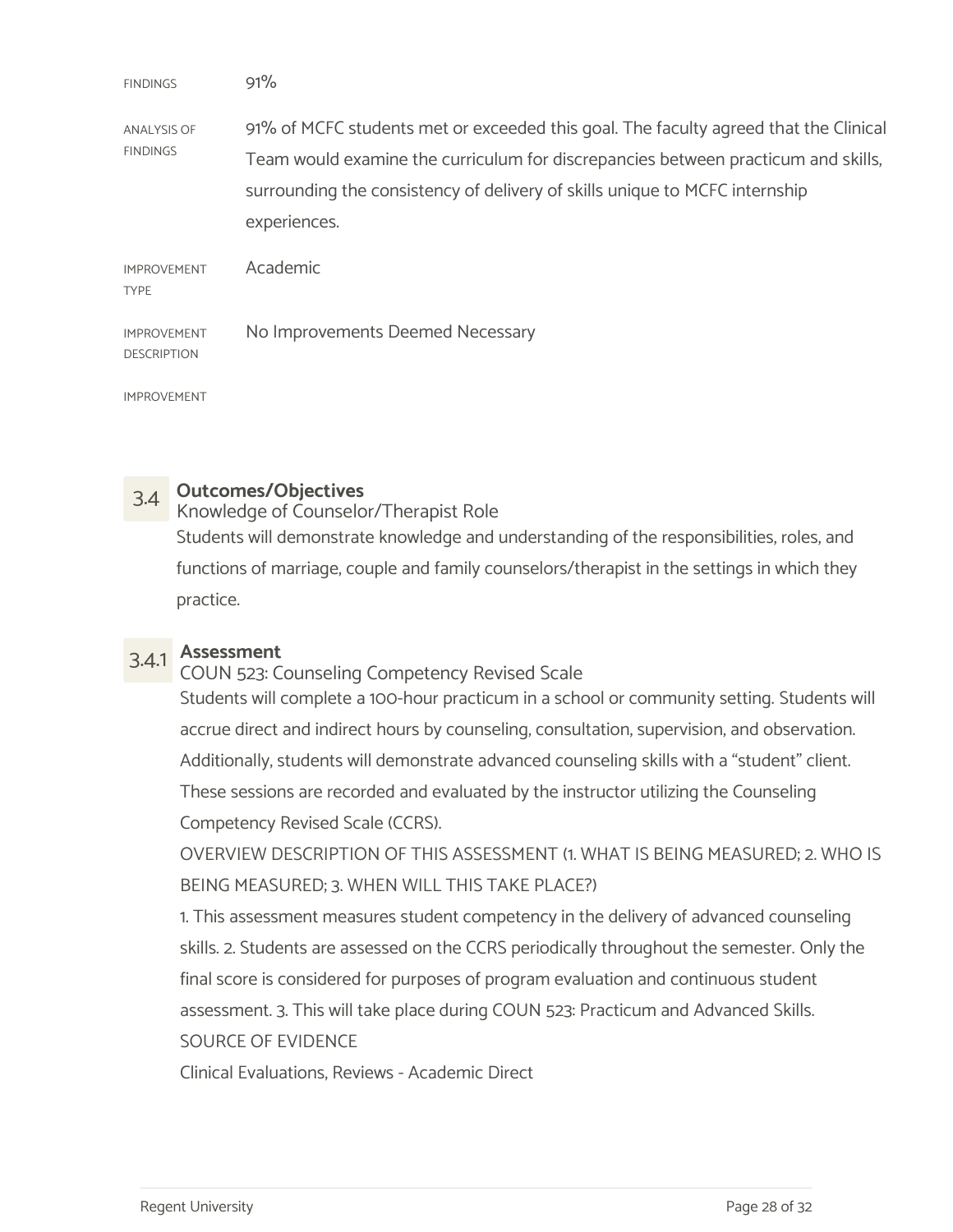$3.4.1.1$  Targets<br> $3.4.1.1$  Targets 80% of students will receive a 4 or 5 across all scales of the CCRS. Met

| <b>TARGET</b>                            | 80                                              |
|------------------------------------------|-------------------------------------------------|
| <b>FINDINGS</b>                          | 87%                                             |
| <b>ANALYSIS OF</b><br><b>FINDINGS</b>    | 87% of MCFC students met or exceeded this goal. |
| <b>IMPROVEMENT</b><br><b>TYPE</b>        | Academic                                        |
| <b>IMPROVEMENT</b><br><b>DESCRIPTION</b> | No Improvements Deemed Necessary                |

IMPROVEMENT



3.4.2 Assessment COUN 593 - Site Supervisor Evaluation of Intern Students will complete a 600-hour MCFC internship. The Site Supervisor Evaluation of Intern Form allows the site supervisor to assess counseling interns' competence in the areas of personal and professional responsibilities, supervision, and counseling skills. OVERVIEW DESCRIPTION OF THIS ASSESSMENT (1. WHAT IS BEING MEASURED; 2. WHO IS BEING MEASURED; 3. WHEN WILL THIS TAKE PLACE?) 1. This assessment measures MCFC student's skill development in delivering counseling

services. 2. MCFC interns are assessed at the mid and final point of each semester of internship. 3. MCFC interns are assessed at the mid and final point of each semester of internship.

SOURCE OF EVIDENCE

Clinical Evaluations, Reviews - Academic Direct

## 3.4.2.1 Targets<br>90% of MCFC interns will receive an overall score of 5 or higher on a 9-point scale. Met als a services and the services of the series of the series of the series of the series of the series of the series of the series of the series of the series of the series of the series of the series of the series of t

| <b>TARGET</b>                  | 90                                              |
|--------------------------------|-------------------------------------------------|
| <b>FINDINGS</b>                | 91%                                             |
| ANALYSIS OF<br><b>FINDINGS</b> | 91% of MCFC students met or exceeded this goal. |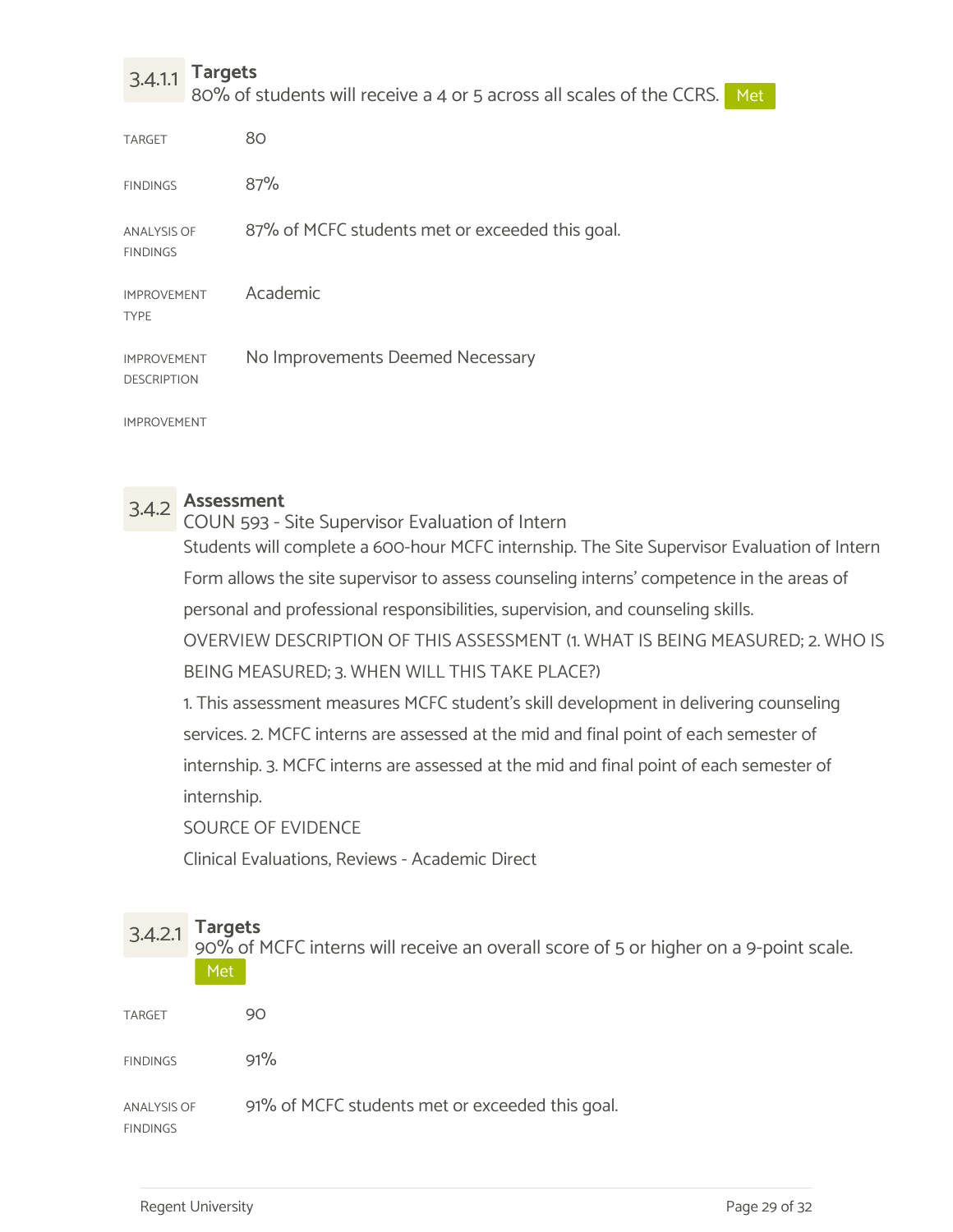IMPROVEMENT TYPE Academic

IMPROVEMENT No Improvements Deemed Necessary DESCRIPTION

IMPROVEMENT

4 Goals Faculty Supervised Field Placements

To provide students with didactic and supervised clinical experiences to meet the requirements to become licensed and certified as Professional Counselors or School Counseling and leaders in the field.

### 4.1 Outcomes/Objectives

Practicums

Students will receive practicum experiences consistent with CACREP requirements.

### 4.1.1 Assessment

### Practicum Placement

Students will receive faculty support in acquiring counseling practicum placements consistent with CACREP standards.

OVERVIEW DESCRIPTION OF THIS ASSESSMENT (1. WHAT IS BEING MEASURED; 2. WHO IS BEING MEASURED; 3. WHEN WILL THIS TAKE PLACE?)

Number of students receiving counseling practicum placements during the semester requested. 2. Counseling students who have applied for practicum. 3. Fall, Spring, Summer.

SOURCE OF EVIDENCE

Count - Academic Direct

 $4.1.1.1$  Targets<br> $4.1.1.1$  Targets 95% of students who request practicum placements will receive them. Not Met

 $\mu_{\rm{R}}$  Target the set of  $95\%$  $86\%$ ANALYSIS OF 86% of students who requested placements received them. This included 91% in fall FINDINGS 2020, 93% Spring of 2021 and 71% Summer of 2021. Factors clinical practices were facing transitioning through COVID-19 concerns significantly impacted the site placement process for many students. This likely speaks to the significant drop in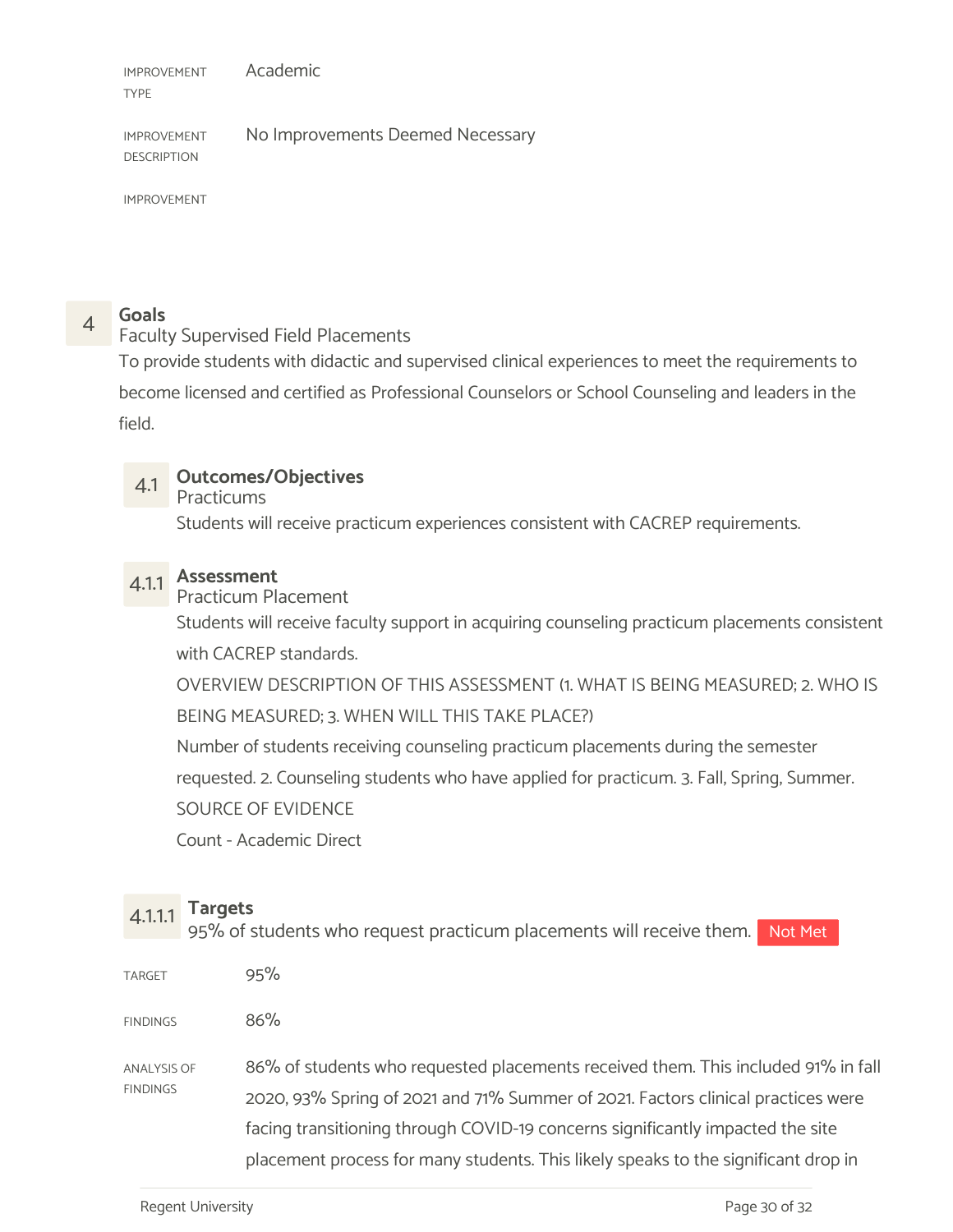placement percentage in Summer of 2021.

IMPROVEMENT Academic Process Modifications

TYPE

IMPROVEMENT Target not met but acceptable DESCRIPTION

IMPROVEMENT

### 4.2 Outcomes/Objectives

### Internships

Students will receive internship experiences consistent with CACREP and state licensing board requirements.

4.2.1 **Assessment**<br>Internship Placement

Students will receive faculty support in acquiring counseling internship placements consistent with CACREP standards.

OVERVIEW DESCRIPTION OF THIS ASSESSMENT (1. WHAT IS BEING MEASURED; 2. WHO IS BEING MEASURED; 3. WHEN WILL THIS TAKE PLACE?)

1. Number of students receiving counseling internship placements during the semester requested. 2. Counseling students who have applied for internship. 3. Fall, Spring, Summer. SOURCE OF EVIDENCE

Count - Academic Direct

4.2.1.1 Targets<br>4.2.1.1 OF% of students who request internaling placements 95% of students who request internship placements will receive them. Not Met

| <b>TARGET</b>                         | 95                                                                                                                                                                                                                                                                                                                                                                                                       |
|---------------------------------------|----------------------------------------------------------------------------------------------------------------------------------------------------------------------------------------------------------------------------------------------------------------------------------------------------------------------------------------------------------------------------------------------------------|
| <b>FINDINGS</b>                       | 89%                                                                                                                                                                                                                                                                                                                                                                                                      |
| <b>ANALYSIS OF</b><br><b>FINDINGS</b> | 89% of MCFC internship students who requested placements received them (100% -<br>fall 2020 (6/6); '100% - Spring 2021 (7/7); 60% - Summer 2021 (3/5)). Factors clinical<br>practices were facing transitioning through COVID-19 concerns significantly<br>impacted the site placement process for many students. It is also worth noting that<br>only 5 students were seeking placement in Summer 2021. |
| <b>IMPROVEMENT</b><br><b>TYPE</b>     | <b>Academic Process Modifications</b>                                                                                                                                                                                                                                                                                                                                                                    |